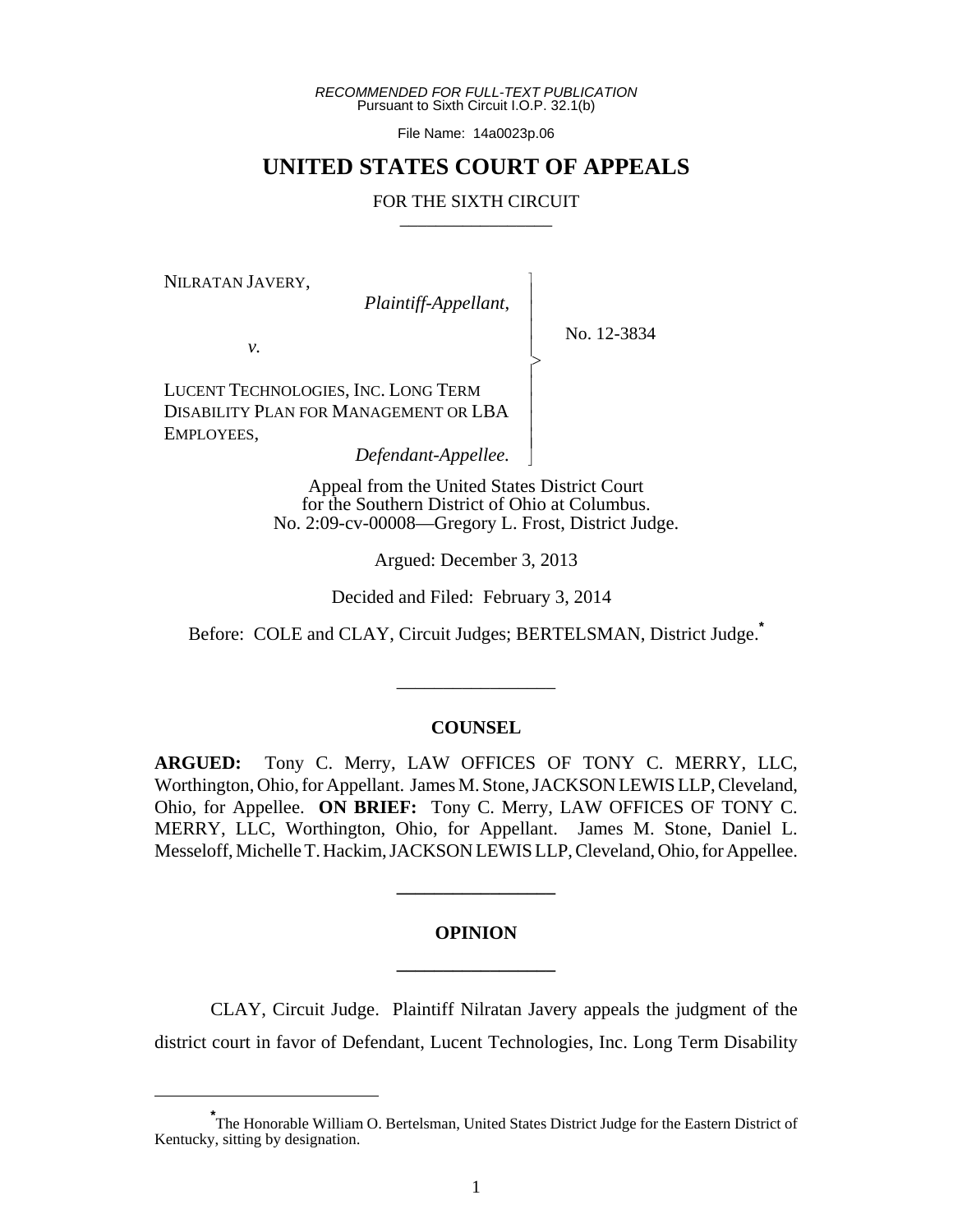Plan for Management or LBA Employees ("the Plan"), denying Plaintiff's claim for disability benefits under the Employee Retirement Income Security Act ("ERISA"), 29 U.S.C. § 1001 *et seq.*

Plaintiff contends that the Plan wrongfully denied his application for long term disability benefits. In support of his claim, Plaintiff submitted opinions and evaluations from several medical doctors and psychiatrists, the majority of whom assert that Plaintiff was unable to perform his job as a result of his physical and mental illnesses. Plaintiff also offered other evidence including his successful application for Social Security disability benefits to show that he was "disabled" as that term is defined in the Plan. Defendant argues that Plaintiff has not established by a preponderance of the evidence that he was "disabled" at the relevant time. Additionally, Defendant contends that Plaintiff should be judicially estopped from pursuing his ERISA claim because Plaintiff failed to disclose the claim in his Chapter 13 personal bankruptcy action.

On appeal, Plaintiff requests this Court, on *de novo* review, to reverse the order of the district court denying Plaintiff long term disability benefits. For the reasons set forth below, we **REVERSE** the order of the district court, and **REMAND** to the district court with instructions that the district court enter judgment in favor of Plaintiff on the administrative record.

#### **BACKGROUND**

Plaintiff began working for Lucent Technologies, Inc. ("Lucent") as a software engineer in 1998. As an employee of Lucent, Plaintiff was a participant in Lucent's ERISA qualified welfare benefit plan: the Lucent Technologies Inc. Long Term Disability Plan for Management or LBA Employees ("the Plan"). The Plan offers long term disability benefits to participants who meet its defined requirements for eligibility. Lucent delegated the Plan's administration to a third party, Connecticut General Life Insurance Company ("CIGNA" or "the plan administrator").

Plaintiff's job as a software engineer required him to sit continuously for eight to ten hours each day. Plaintiff reported that the work was "fast-paced and it involved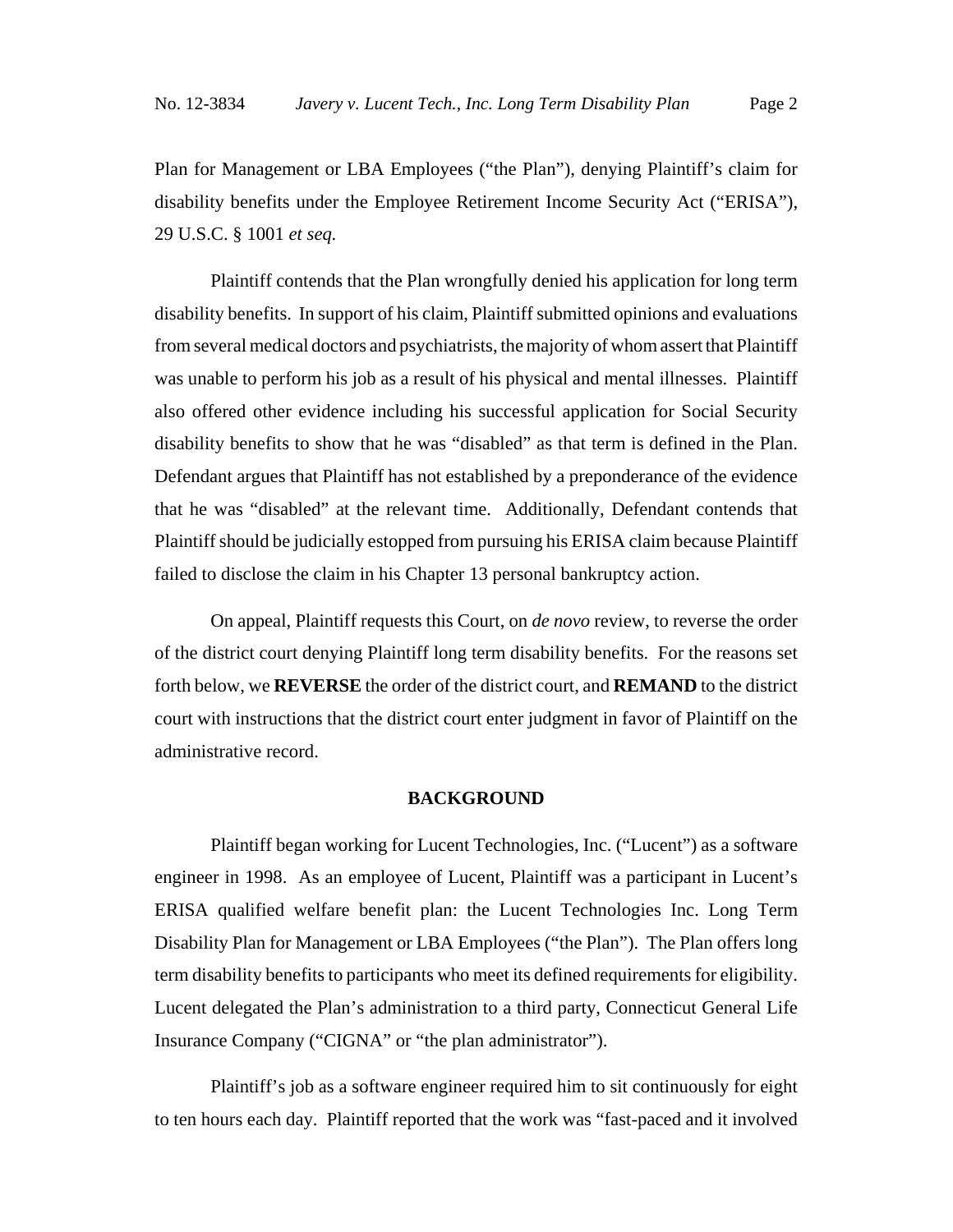supporting [Lucent] employees and several consultants round the clock . . . . in excess of 70–75 hours per week over 5–6 months straight." (Admin. R. 556) It was also a technically and intellectually demanding job which required knowledge of "[s]oftware based tools: Progress and Oracle database, Unix Operating system, Unix based 4GL languages such as awk, shell, scripting, perl." (Admin. R. 521)

In early November 2002, Plaintiff first reported experiencing back pain. His family doctor, Dr. Dorado, prescribed medicine and additional testing, and recommended that Plaintiff take some time off work. Plaintiff took two weeks off in November 2002, and then returned to work at Lucent. In January 2003, after Lucent transferred Plaintiff from Ohio to Illinois, Plaintiff sought treatment from another physician, Dr. Jay Seymour. Plaintiff's lower back pain worsened. In May 2005, Dr. Seymour advised Plaintiff to stop working. Plaintiff stopped working on May 19, 2005.

Lucent approved and paid short term disability benefits from May 19, 2005 until those benefits expired on November 25, 2005. Lucent then notified the plan administrator that it believed Plaintiff might be eligible for long term disability benefits under the Plan. The plan administrator contacted Plaintiff and invited him to apply for long term disability benefits.

Under the terms of the Plan, a participant is entitled to receive a monthly disability benefit from the Plan if he or she is "disabled," which the Plan defines as follows:

The term "Disability" or "Disabled" shall mean, for the one year period commencing immediately after the 26 weeks of Short Term Disability Benefits have been paid, that the Eligible Employee is prevented by reason of such disability, other than accidental injury arising out of and in the course of employment of the Company, from engaging in his or her occupation or employment at the Company, for which the eligible employee is qualified, based on training, education or experience. Thereafter, an Eligible Employee shall continue to be considered as disabled under the Plan if, in the sole opinion of the Claims Administrator, the Eligible Employee is determined to be incapable of performing the requirements of any job for any employer (including non- [Lucent] employment), (as a management or LBA employee), for which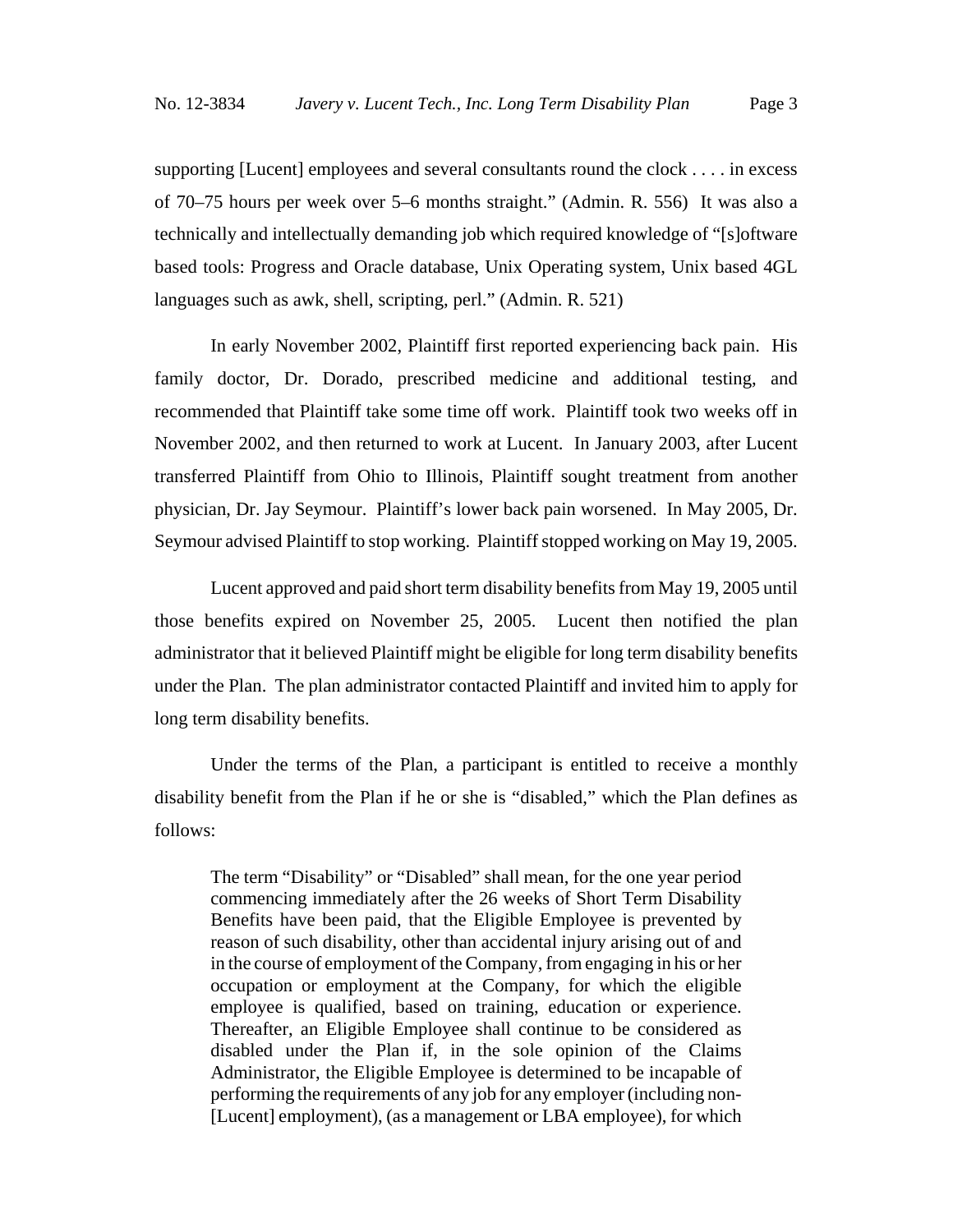the individual is qualified or may reasonably become qualified by training, education or experience, other than a job that pays less than 60% of the Eligible Employee's Eligible Pay that would have been in effect on the day preceding the day that the Eligible Employee's Short Term Disability Benefits ceased.

(Admin. R. 005)

We note at the outset that only the first definition is relevant to our resolution of the present case: Plaintiff is entitled to disability benefits if he was "prevented by reason of . . . disability . . . from engaging in [his] occupation or employment at [Lucent]." As discussed below, when Plaintiff submitted his application for long term disability benefits on or about November 25, 2005, the plan administrator evaluated Plaintiff's eligibility for benefits "for the one year period commencing immediately after the 26 weeks of Short Term Disability Benefits have been paid," and denied Plaintiff's application. Though this case has a complicated procedural history, the dispute at the heart of the matter is whether or not the plan administrator's denial of Plaintiff's application at that time was proper. In other words, notwithstanding the fact that it is now 2014, the relevant time period is still November 25, 2005 through November 25, 2006, and the relevant inquiry is whether Plaintiff was unable to work as a software engineer at that time.**<sup>1</sup>**

Plaintiff submitted his application for long term disability benefits on or around November 25, 2005. In his application, he described his disability as follows:

[A]t work I have suffered severe aggravation to my degenerative diseased disc at L4-L5 and L5-S1. This degeneration is progressing and causing increased pain. So much so that I am unable to sit and perform

<sup>&</sup>lt;sup>1</sup> Because the plan administrator denied Plaintiff disability benefits in the first instance, the plan administrator never made a determination regarding Plaintiff's "continued" disability. Accordingly, Plaintiff's eligibility for disability benefits after November 25, 2006 is not an issue before this Court. In light of our decision in this case, we expect that the plan administrator will be asked to make such a determination in the near future.

In addition, although Plaintiff has submitted evidence of his medical condition beyond November 25, 2006, we only consider such evidence to the extent that it speaks to Plaintiff's condition during the relevant time period. The primary benefit of such evidence in evaluating Plaintiff's condition during the relevant period is that the post-2006 evidence speaks to the credibility and accurateness of the earlier evaluations and opinions. In considering the post-2006 evidence, we are mindful that Plaintiff may only prevail by establishing that he was unable to work as a software engineer between November 25, 2005 and November 25, 2006.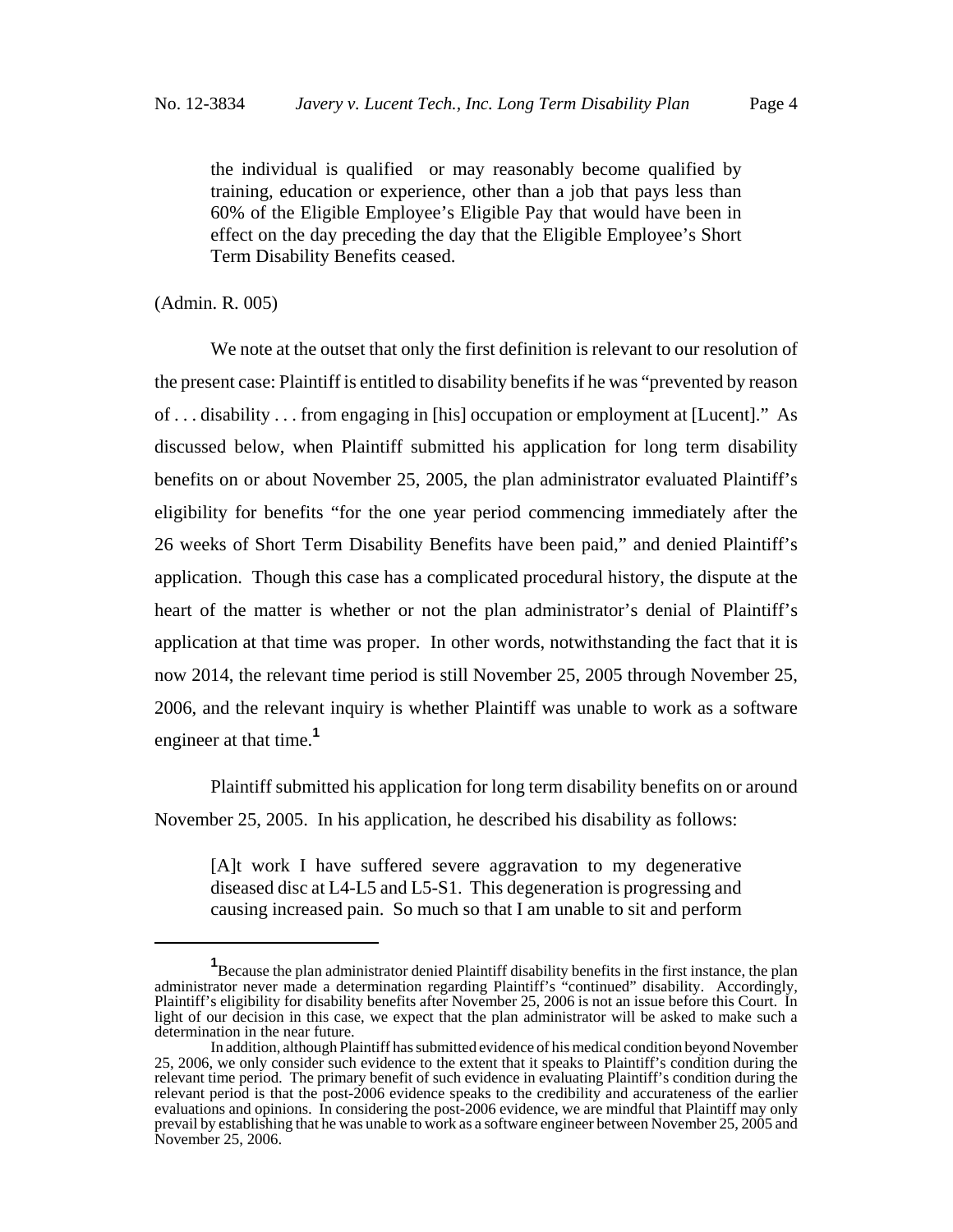basic physical and mental activities due to extreme back pain. . . . Medications and intense back pain prevents me physically and mentally to continue performing timely and quality work.

(Admin. R. 519) Plaintiff stated that he could "not even imagine delivering any commercial grade work as [he is] always in pain and quite disoriented." (Admin. R. 520) Along with his application, Plaintiff submitted a great deal of medical evidence from various medical professionals, including:

- Attending Physician Statement by Dr. Jay Seymour, dated November 22, 2005. Dr. Seymour assigned Plaintiff a Class 5 physical impairment rating ("[s]evere limitation of functional capacity; incapable of minimal (sedentary) activity"), and indicated that Plaintiff was "unable to sit, on multiple meds for this." (Admin. R. 509) Dr. Seymour also assigned Plaintiff a Class 5 mental impairment rating ("significant loss of psychological, physiological, personal and social adjustments (severe limitations)"). Dr. Seymour concluded that Plaintiff was "totally disabled" from his regular work at Lucent, with or without restrictions, and that it "will take a lot of time and treatment" for Plaintiff to improve. He predicted that it would take at least 6 months for Plaintiff to recover. Dr. Seymour also indicated that Plaintiff would not be a suitable candidate for trial employment at Lucent or any other job because he was "not physically/emotionally/cognitively ready for work."
- Physical Ability Assessment by Dr. Seymour, dated December 30, 2005. Dr. Seymour wrote: "[Plaintiff] denies ability to do these [physical activities] throughout the day. I am concerned with the amount of pain meds he is taking and his cognitive/emotional ability to work." (Admin. R. 489)
- Notes from Dr. Seymour, dated November 7, 2005. Following a medical examination, Dr. Seymour expressed concerns about Plaintiff returning to work because of all the medications he was on, but opined that a return to work would be the "best thing" for Plaintiff. (Admin. R. 312) Dr. Seymour also noted that, although Plaintiff sat for nearly an hour during the examination, he showed no signs of pain or distress throughout the examination.
- Healthcare Provider's Report by Dr. Seymour, dated June 15, 2005*.* Dr. Seymour indicated that Plaintiff "cannot sit for 5 minutes in chair without severe pain. Pain w/ walking/standing at all times." (Admin. R. 350–51)
- Attending Physician Statement by Dr. Brian Holtzmeier, dated November 28, 2005. Dr. Holtzmeier assigned Plaintiff a Class 5 physical impairment rating ("[s]evere limitation of functional capacity; incapable of minimal (sedentary) activity"), and indicated that Plaintiff must avoid prolonged sitting. Dr. Holtzmeier also assigned Plaintiff a Class 5 mental impairment rating ("significant loss of psychological, physiological, personal and social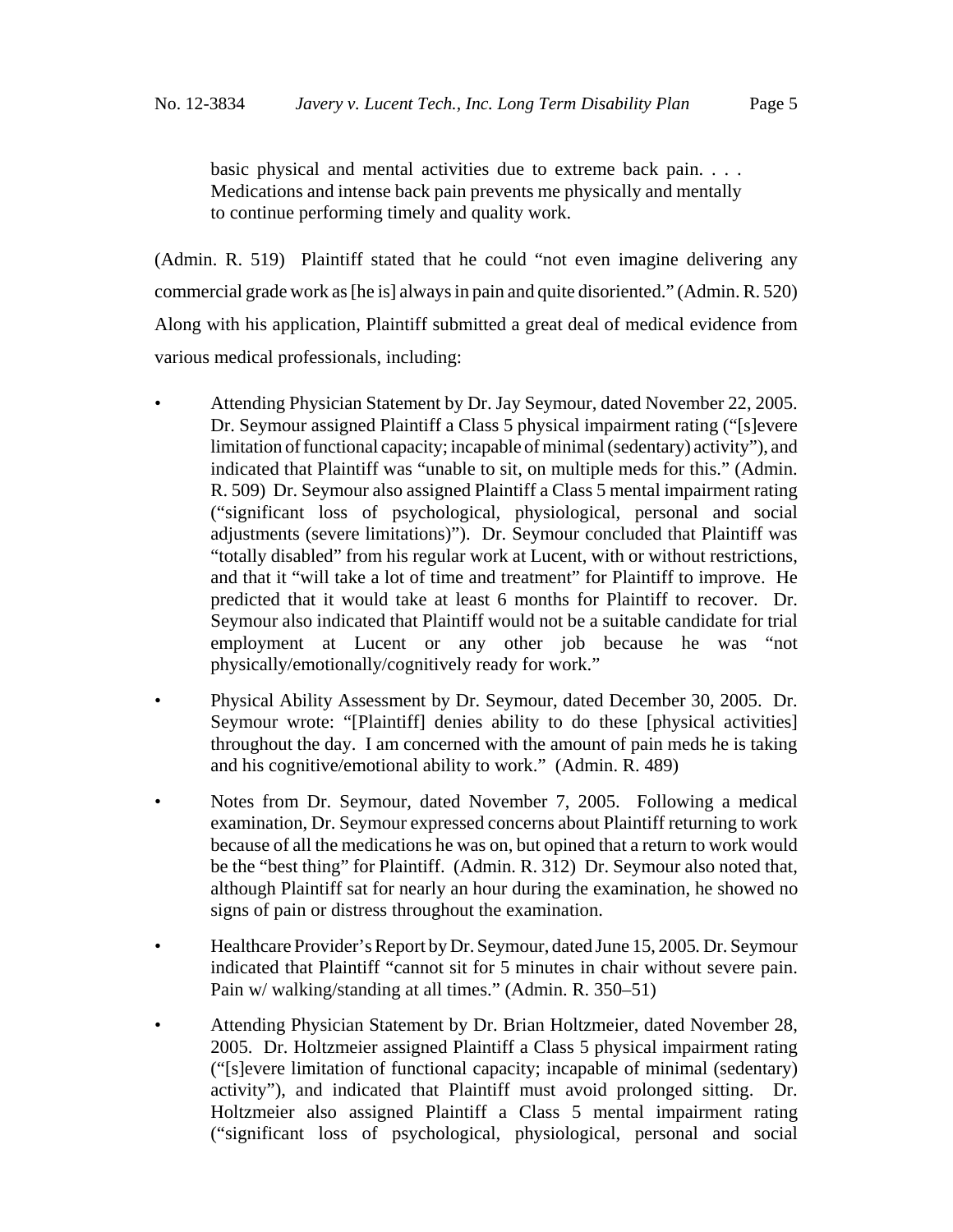adjustments (severe limitations)"). Dr. Holtzmeier concluded that Plaintiff was "totally disabled" from his regular work at Lucent, with or without restrictions, and that Plaintiff would not be a suitable candidate for trial employment at Lucent or any other job because of "severe pain in back." (Admin. R. 511)

- Physical Ability Assessment by Dr. Brian Holtzmeier, dated January 17, 2006. Dr. Holtzmeier indicated that Plaintiff could not tolerate sitting, standing, or walking, even with positional changes and meal breaks, for more than 2.5 hours.
- Notes from Dr. Holtzmeier from several visits in October 2005 and November 2005. On October 4, 2005, Dr. Holtzmeier referred Plaintiff to a neurosurgeon and to pain management. On October 26, 2005 and November 14, 2005, Dr. Holtzmeier noted that Plaintiff's pain was not getting any better.
- Magnetic Resonance Imaging ("MRI") of Plaintiff's thoracic and lumbar spine taken on August 8, 2005. The test found "moderate to severe degenerative change seen of the visualized lower cervical spine," "degenerative change seen at the L4-L5 and L5-S1," with "diffuse disc bulge" at L4-L5, and "degenerative change . . . with a posterior annular fissure / tear" at L5-S1. However, the physician noted that there was "[n]o significant pathology in the thoracic region."
- Healthcare Provider's Report by Dr. Enrique Saguil, dated May 25, 2005. Dr. Saguil found that Plaintiff had a "limited range of motion [and] severe muscular spasms," and would require functional limitations or restrictions for at least three months. (Admin. R. 344) Dr. Saguil prescribed physical therapy, which Plaintiff attended.
- Progress Summary from Athletic and Therapeutic Institute Physical Therapy Center, dated May 26, 2005, indicating Plaintiff's "fair" commitment to physical therapy and minimal progress in the program. The physician indicated that Plaintiff's prognosis was "same" (as opposed to "better" or "worse"), that Plaintiff had attended nine therapy sessions, and that there was "minimal change in [Plaintiff's] subjective reports." (Admin. R. 383)
- Physical Therapy Evaluation from WCS occupational rehabilitation, dated June 7, 2005, indicating that Plaintiff reported to have participated in physical therapy for four weeks, with no relief in reported symptoms, and that Plaintiff reported to be "in horrific constant pain that begins with his lower back and progresses upwards . . . .  $(8/10 \text{ on subject pain index where } 0 = \text{no pain and } 10 = \text{worst pain})$ ." (Admin. R. 352–58)
- List of Plaintiff's prescribed medications at the time of his application for long term disability benefits: Lidoderm; Tizanidine; Etodolac; Carisoprodol; Ambien; Provigil; Metoformin ER; Mirapex; Requip; Vytoin; Altace.
- Report from Independent Medical Examination ("IME") by neurologist Gary Skaletsky on July 26, 2005. Dr. Skaletsky indicated that "[t]here is no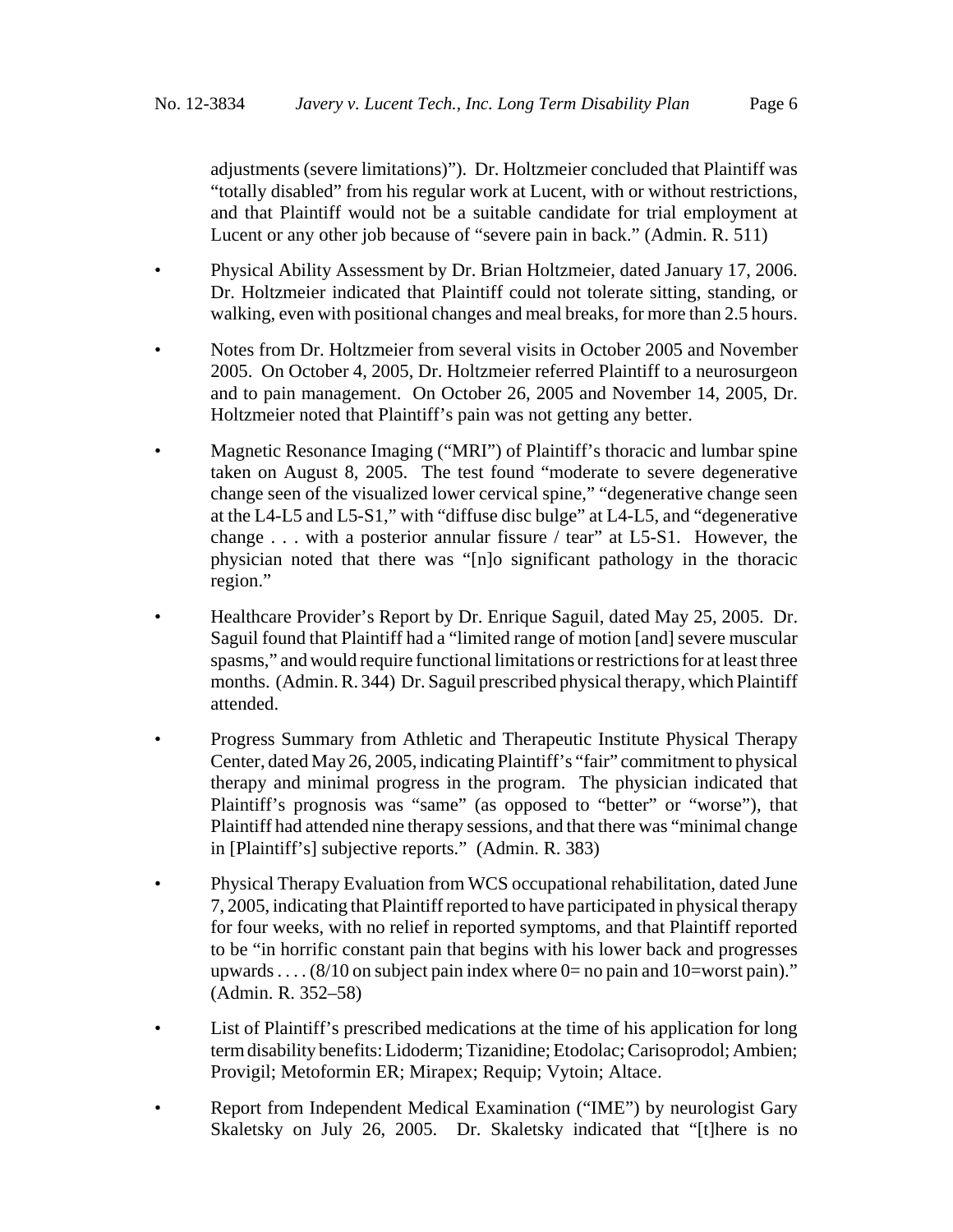neurologic involvement" with Plaintiff's back pain, but expressed "concern[] that there is a strong psychogenic input to the symptoms." (Admin. R. 274–77)

On February 9, 2006, a nurse care manager employed by the plan administrator reviewed the medical evidence that Plaintiff submitted in support of his application. Based on his review of the file, and in spite of documentation from two of Plaintiff's treating doctors saying that Plaintiff was unable to work and statements from others as to Plaintiff's severe limitations, the nurse care manager concluded that Plaintiff "should be able to perform his sedentary occupation." *Appellee Br.* at 6. The plan administrator denied Plaintiff's claim on February 17, 2006, stating in part:

The medical evidence in your claim file was reviewed by one of our Nurse Case Managers on staff. While we respect the opinion of all medical providers, and we are not denying that you may experience back pain, a review of the physical medicine evidence available in the file was not consistent with your inability to work throughout your entire Benefit Waiting Period.

(Admin. R. 219) In addition, the denial letter specifically referenced Dr. Seymour's observation that going back to work would be "the best thing" for Plaintiff.

Plaintiff appealed, through counsel, on April 20, 2006. He supplied additional medical records, as well as letters from Dr. Seymour and Dr. Holtzmeier. In a letter dated April 21, 2006, Dr. Holtzmeier wrote:

[Plaintiff] remains unable to work as a result of his back injury and persistent back pain. He suffers from significant back pain which leads to significant fatigue and difficulty with concentration. . . . The back pain leads to difficulty concentrating which interferes with his ability to work. I expect that this disability will last longer than one year, and he should qualify for long-term disability. . . . He is unable to concentrate at work beyond periods of time of approximately half an hour. He has to take frequent rests due to back pain.

On June 1, 2006, Dr. Seymour wrote to the plan administrator to clarify his statement that going back to work would be the best thing for Plaintiff. Dr. Seymour explained: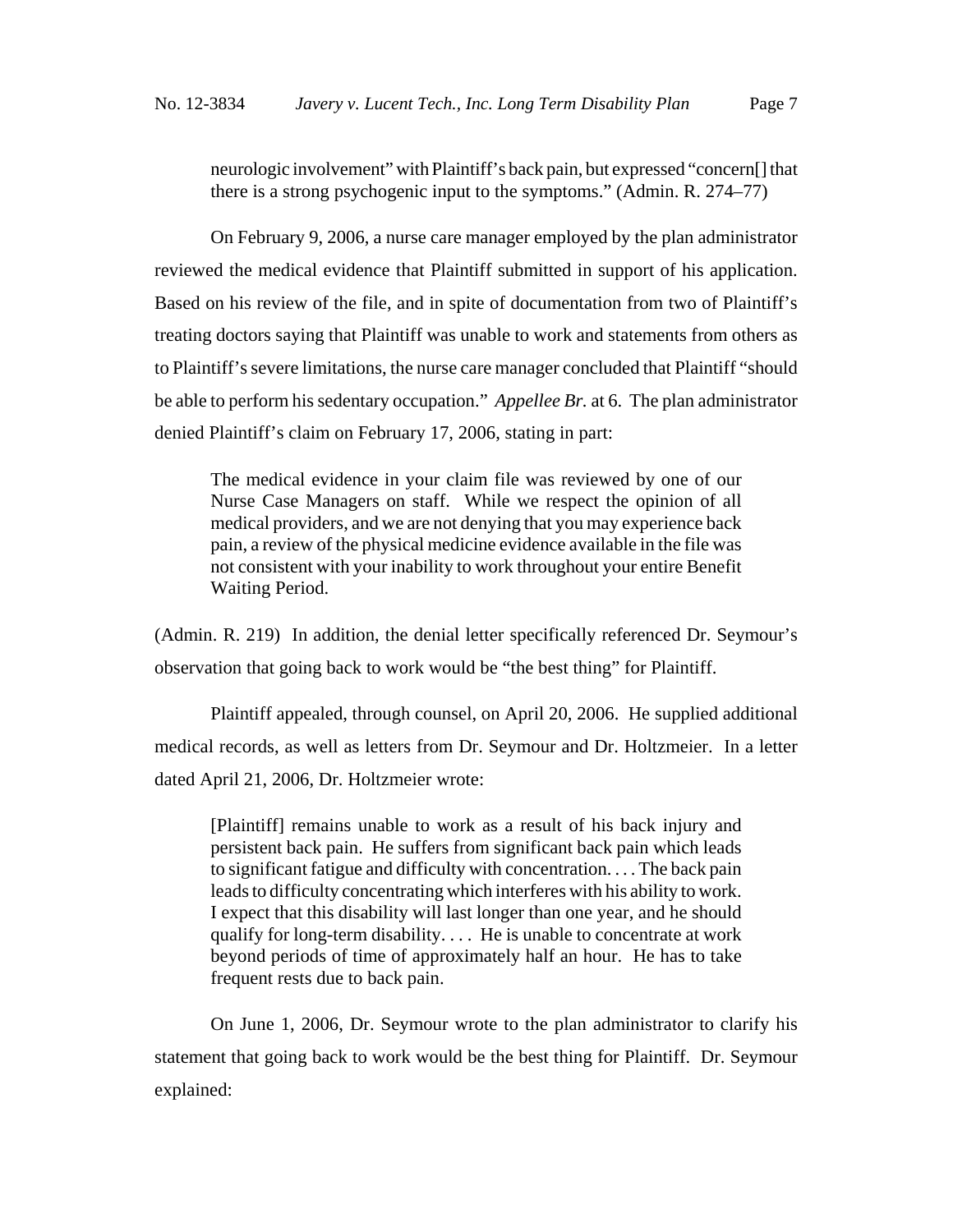When the denial letter was sent out it stated that I thought the best thing for [Plaintiff] was to go back to work. I believe that is true with anyone. Being off work causes a lot of psychological trauma––finding a way to work with pain is ultimately the answer for him.

Dr. Seymour explained that "the issue of [Plaintiff's] ability to work [is] very complicated[,]" but what Plaintiff needed most was "a trial of work in an environment with reasonable hours and accommodations, while undergoing a pain management program." (Admin. R. 186) Because Lucent rejected Plaintiff's proposal of accommodations, Dr. Seymour urged the plan administrator to "please reconsider the decision to deny disability."

In spite of the new evidence, the plan administrator denied Plaintiff's appeal in a letter dated June 7, 2006. The letter reported that one of the plan administrator's inhouse medical directors "reviewed the medical information [in Plaintiff's file] and advised the medical record review fails to reveal documented clinical findings to support limitations imposed." (Admin. R. 181) With respect to Dr. Seymour and Dr. Holtzmeier's reports of Plaintiff's mental impairments, the plan administrator wrote:

While these limitations were noted, we have not been provided with mental status examination findings, neuropsychological testing or treatment records supporting a cognitive impairment resulting in restrictions.

Plaintiff appealed for a second time on July 31, 2006. He submitted additional evidence including:

• Psychiatric report by Dr. David Weaver from August 9, 2006. Dr. Weaver diagnosed Plaintiff with "[p]ain disorder w/ psych features & general medical condition; Bipolar disorder; PTSD in partial remission; and OCD." (Admin R. 171) With respect to work-related abilities, Dr. Weaver wrote:

> [Plaintiff's] ability to relate to family, friends, neighbors, and co-workers seems markedly impaired due to isolation, mood disorder, rumination and anxiety. His ability to maintain attention, persistence, and pace seem moderately impaired by his obsessive hoarding, helplessness and naps. His ability to understand, remember and follow instructions seems not impaired,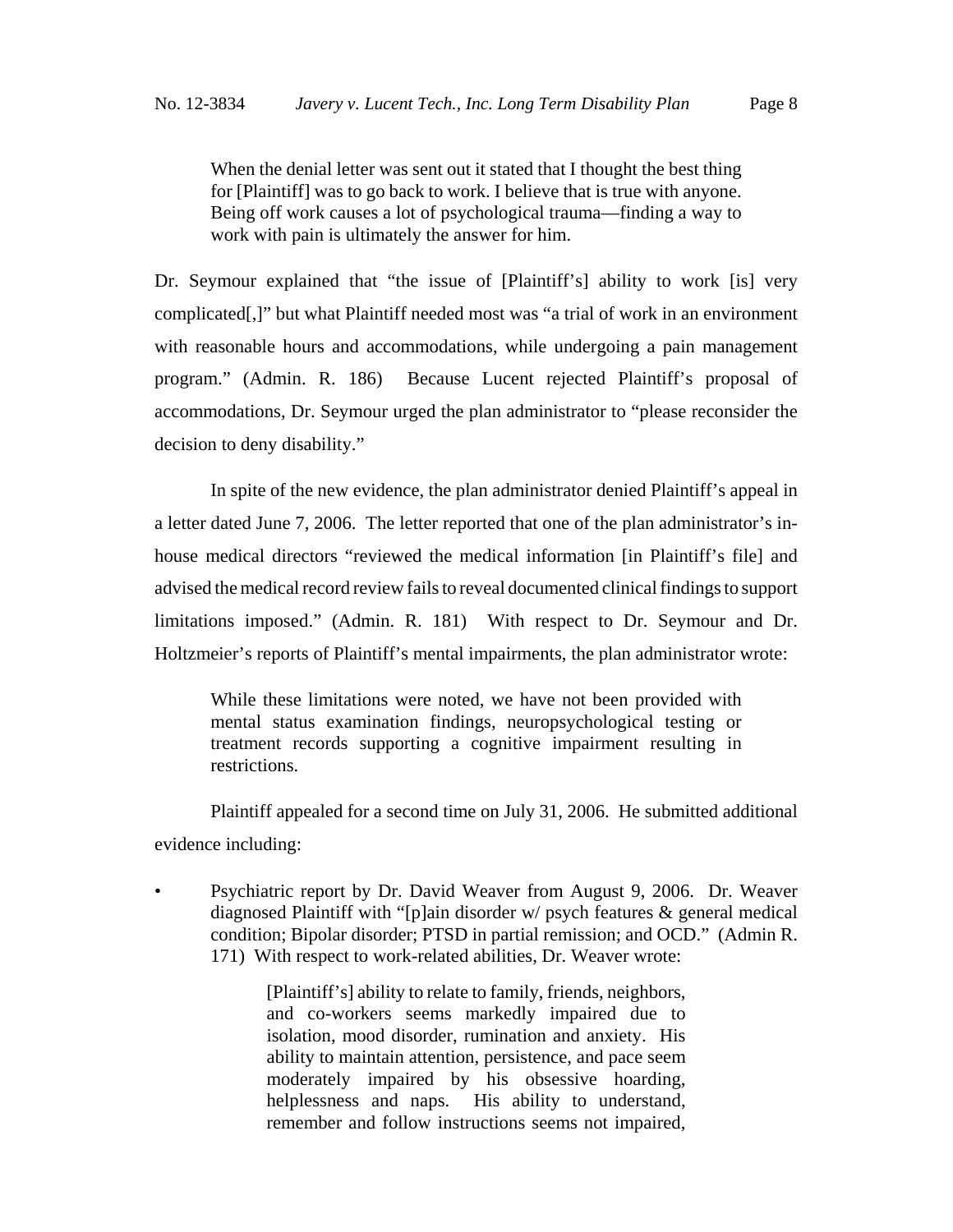but no assessment was available. Thus, his ability to withstand the stress and pressure of day-to-day work seems markedly impaired. He responds to 'average' daily stress with hoarding, depression, anxiety, and untreated apnea may worsen his chronic pain.

- Psychiatric report by Dr. Beal Lowe on August 31, 2006. Dr. Lowe administered the Beck Depression Inventory, and wrote that Plaintiff's "score of 31 indicates Severe depression." (Admin. R. 166) Dr. Lowe concurred with Dr. Weaver's diagnoses and opined that Plaintiff's condition rendered Plaintiff disabled from working. He found Plaintiff to be "so overwhelmed by work, family and money situations, and by his various psychological conditions, that he has no capacity to manage the pain which is the predominant feature of both his verbal and his behavioral clinical presentation." (Admin. R. 167) Dr. Lowe found "no suggestion that [Plaintiff] is malingering or exaggerating his symptoms."
- Medical records from Licking Memorial Hospital and Shepherd Hill Behavioral Health Services, where Plaintiff was admitted on September 12, 2006. Plaintiff was hospitalized at Shepherd Hill for twelve days after an emergency psychiatric evaluation. The submitted record includes, among other documents:
	- Family and Medical Leave Certification form from psychiatrist Phillip Borders, dated September 27, 2006, concluding that Plaintiff "has severe Bipolar [disorder], depression and paranoid delusions" and "is so impaired that he requires significant assistance from wife." (Admin. R. 88, 90)
	- Axis I diagnosis from Dr. Borders, dated September 28, 2006: "Bipolar disorder, depressed, severe with psychosis." (Admin. R. 146)

After acknowledging that it had received and reviewed the psychiatric information from Dr. Weaver, Dr. Lowe, and Shepherd Hill, the plan administrator denied Plaintiff's second and final appeal on January 4, 2007.

Plaintiff filed for Chapter 13 personal bankruptcy on October 14, 2007. On January 7, 2009, Plaintiff filed a Complaint in the United States District Court for the Southern District of Ohio alleging that Defendant wrongfully denied him long term disability benefits in violation of ERISA, 29 U.S.C. § 1132(a)(1)(B). Defendant answered, and both parties moved for judgment on the administrative record. On March 10, 2011, the district court issued an opinion and order denying both parties' motions and remanding Plaintiff's claim to the plan administrator for further review of the mental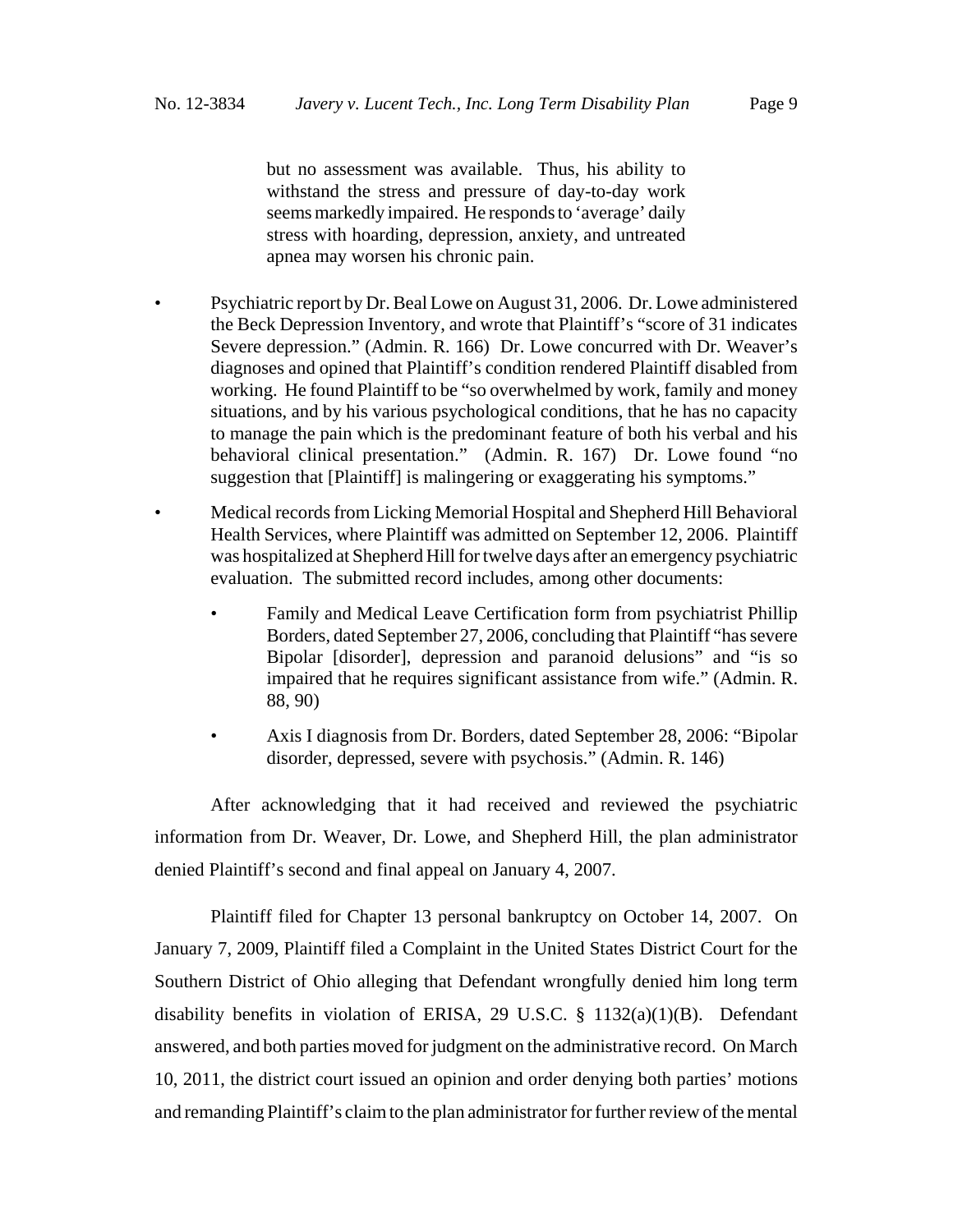component of Plaintiff's claim. In its opinion, the district court found that the proper standard of review of the plan administrator's decision was *de novo*.

After the district court remanded the case to the plan administrator in March 2011, Plaintiff submitted additional evidence to the plan administrator, including:

- Medical records from Dr. Gautam Samadder, dated October 2001 through October 2009. Dr. Samadder has treated Plaintiff since 2001 for obstructive sleep apnea, narcolepsy, and severe restless leg syndrome. On October 11, 2005, Plaintiff consulted with Dr. Samadder for sleep maintenance insomnia, daytime sleepiness, and sleepiness while driving.
- Medical records and discharge instructions from Ohio State University's Harding Hospital, dated October 4, 2006. Four days after Plaintiff was released from his twelve-day hospitalization at Shepherd Hill behavioral health facility, Plaintiff was hospitalized for another six days at Harding Hospital. Plaintiff was admitted to Harding on September 28, 2006 and discharged on October 4, 2006.
- Medical records from Dr. Rao Lingam, dated January 3, 2008 through February 2011. Dr. Lingam diagnosed Plaintiff as suffering from, *inter alia*, myofascial pain syndrome. Since 2008, Dr. Lingam has treated Plaintiff with trigger point injections and medication.
- Plaintiff's Social Security disability file, which contained, *inter alia*:
	- Plaintiff's application to the Social Security Administration ("SSA"), dated December 31, 2005, in which Plaintiff explained that his pain caused him to "mentally freeze," rendering him unable to concentrate. He wrote, "I [cannot] move on from what I am doing. I can't focus on anything but the pain. I have lost hours when this happens and don't know what I have done or where I have been." (Supp. Admin. R. 407)
	- Letter dated November 5, 2008 from Plaintiff's spouse to the Administrative Law Judge ("ALJ") deciding Plaintiff's social security claim. Plaintiff's spouse expressed concern about Plaintiff's erratic behavior and delusional thoughts.
	- A copy of an e-Bay listing that Plaintiff had posted on October 19, 2008 promising that, for a payment of \$1,100,000, he would assure that the "Republic [sic] Party (GOP)" would "win or nearly win" the 2008 election.(Supp. Admin. R. 603–07)
	- Disability Report, completed by Plaintiff's spouse stating that Plaintiff is "unable to remember things [and] confused in thought processes. He can't complete tasks and is [delusional] about facts." (Supp. Admin. R. 438)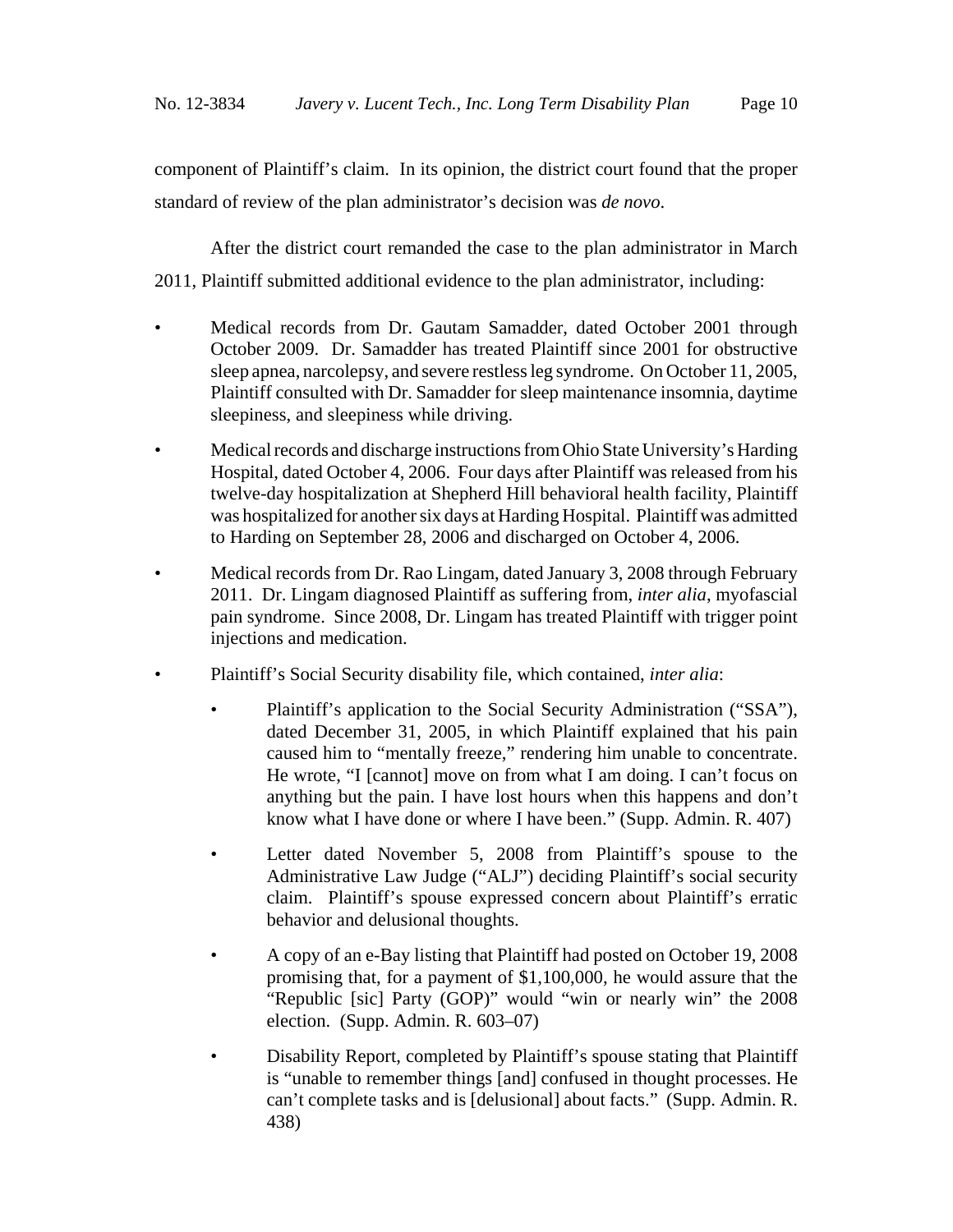- Dr. Lowe's medical report from January 2007. Dr. Lowe indicated that Plaintiff is "withdrawn, isolated, [and] preoccupied w[ith] pain and mistreatment" and "[t]oo anxious, depressed [and] pain-focused to perform any job function." Dr. Lowe opined: "I believe [Plaintiff] is totally disabled by psychological conditions diagnosed by me including Pain Disorder (307.89), Bi Polar Disorder (296.89) OCD (3003.3) and PTSD (309.81)." (Supp. Admin. R. 887–88)
- Dr. Steven Meyer's file review for the SSA, dated August 17, 2006. Dr. Meyer concluded that Plaintiff had two diagnosable mental health conditions––depression and "Adjustment Disorder with mixed anxiety and somatic concerns" (Supp. Admin. R. 847)––that moderately limited some of Plaintiff's ability to function.
- MRI from Cleveland Clinic in 2007 revealing "small to moderate right sided disc protrusion/herniation with displacement of the traversing right S1 nerve root and minor disc bulging and shallow left foranimal / far lateral protrusion/herniation. Mild to moderate proximal left foranimal stenosis."
- CT Scan from May 7, 2008 revealing "[h]igh-grade annular tear in biforaminal position at L4-5 level with suggestion of leakage of contrast on the right possibly contrast on the left. There is also a broad- based disc displacement at this level resulting in abutment of bilateral exiting L4 nerves." (Supp. Admin. R. 320–21). The CT Scan also demonstrated "[m]oderate degeneration of the disc at L5-S1 level with a broad-based disc displacement contributing to light effacement of bilateral exiting L5 nerves and abutment of bilateral descending S1 nerves."
- EMG performed by Dr. James J. Powers on April 11, 2008, which demonstrated "[e]vidence of L5-S1 radiculopathy (mild, acute o[r] chronic bilaterally," and "[e]vidence of left lower cervical radiculopathy (mild, acute o[r] chronic)." (Supp. Admin. R. 322–24)
- SSA's determination that Plaintiff was totally disabled from working at any job. In a decision dated November 28, 2008, the ALJ concluded that Plaintiff was disabled solely due to physical impairments, which included "insulin dependent diabetes mellitus with end organ damage, mild anemia, prostate cancer without metastasis, sleep apnea, restless legs syndrome, and nonradicular degenerative disc disease at L4-5-S1." (Supp. Admin. R. 625) The ALJ added that while Plaintiff "may have one or more mental impairments," it was not necessary to address them. In addition, the ALJ found Plaintiff's testimony about limitations in his ability to walk, stand, and sit to be "generally credible."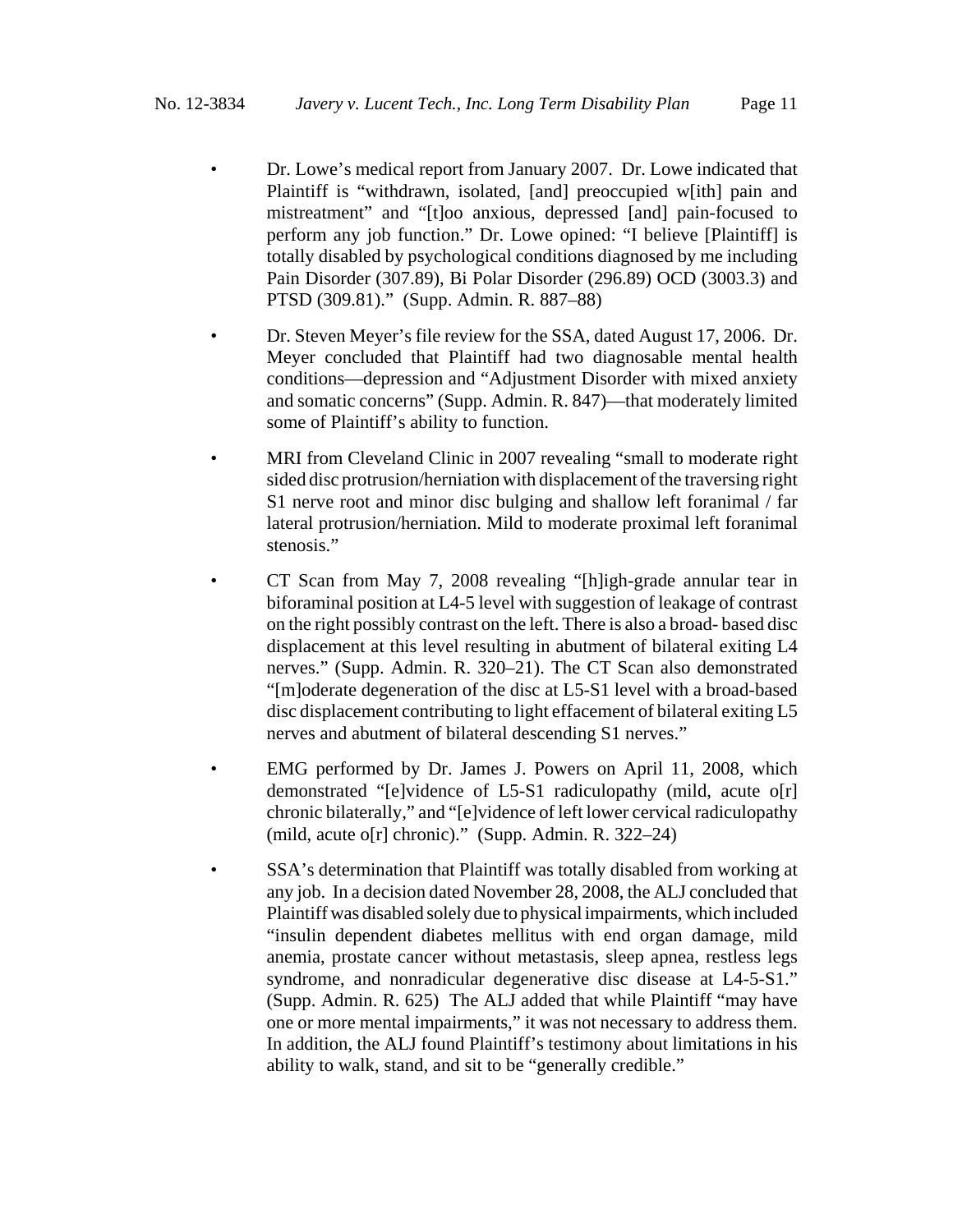In August 2011, the plan administrator hired two doctors–––psychiatrist Marcus J. Goldman and neurologist Choon S. Rim––to conduct independent medical reviews ("IMRs") of the medical information in Plaintiff's claim file.**<sup>2</sup>** Although the Plan reserved the right to require Plaintiff to appear for a medical examination by a designated physician, it did not avail itself of the opportunity.

Dr. Goldman reviewed the psychological evaluations of Dr. Borders and Dr. Lowe, but discredited their professional opinions after finding the diagnoses "unsupported by regular and reliable progress notes since 2006." *Appellee Br.* at 10. Dr. Goldman "noted the lack of any ongoing treatment or re-evaluation for psychiatric functionality conducted by Dr. Lowe after the 2006 report." *Id.* From his file review, Dr. Goldman concluded that, with the exception of the dates that Plaintiff was in an inpatient unit in 2006, the medical evidence did not "clearly, explicitly, consistently, or in any . . . compelling or objective fashion" support the presence of a mental disorder of such severity as to preclude Plaintiff from functioning or working. *Id.* at 9–10.**<sup>3</sup>**

Dr. Rim reviewed Plaintiff's diagnostic test results, psychiatric evaluations, medical evaluations from Plaintiff's treating physicians, and the Independent Medical Examination ("IME") conducted by Dr. Gary Skaletsky. Based upon his review, Dr. Rim determined that, from a neurological standpoint, the disability determinations made by Plaintiff's treating physicians, Dr. Seymour and Dr. Holtzmeier, were not supported by the record. Dr. Rim concluded that Plaintiff could perform his sedentary job with modest restrictions, such as frequently changing positions and refraining from lifting over ten pounds.

On September 6, 2011, the plan administrator denied Plaintiff's claim for benefits once again. On January 11, 2012, Plaintiff successfully moved to reactivate the case in

**<sup>2</sup>** Such an evaluation is commonly referred to as a file review.

**<sup>3</sup>** We note that it was improper for Dr. Goldman to draw adverse inferences from any lack of post-2006 evidence. As previously explained, the relevant inquiry is whether Plaintiff was unable to work as a software engineer between November 25, 2005 and November 25, 2006. Accordingly, evidence that Plaintiff continued receiving treatment for his mental illness beyond November 25, 2006 would not have been relevant to the claim Dr. Goldman was asked to evaluate. At best, if submitted, such evidence would serve only to bolster the reliability of the earlier diagnoses.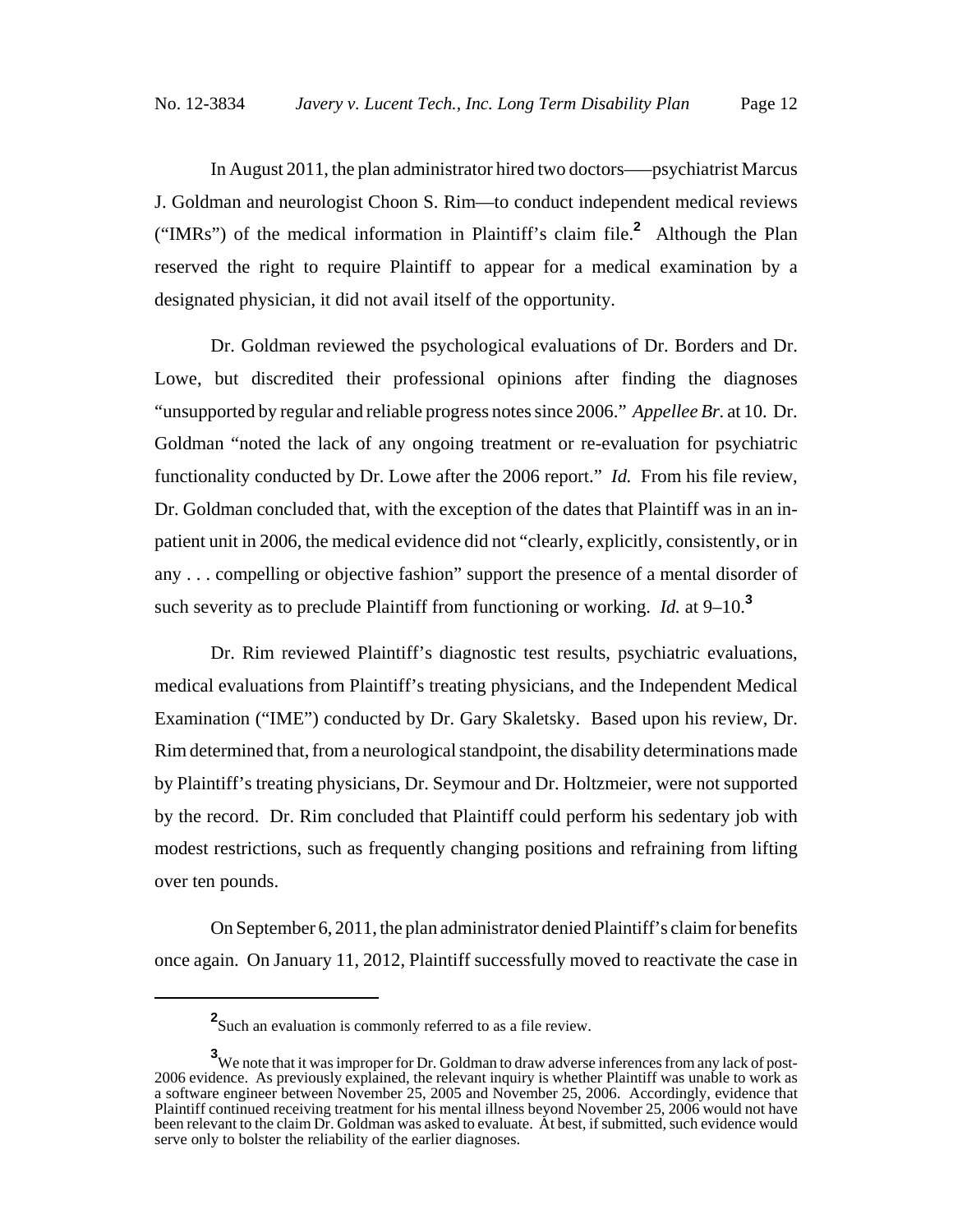federal court. In district court for the second time, both parties once again filed crossmotions for judgment on the administrative record. On June 20, 2012, the district court issued its opinion and order, which it filed under seal,**<sup>4</sup>** granting Defendant's motion for judgment on the administrative record and denying Plaintiff's motion for judgment on the administrative record. Plaintiff timely appealed.

# **DISCUSSION**

### **I. Judicial Estoppel**

We consider first whether Plaintiff should be judicially estopped from pursuing his claim for long term disability benefits. Defendant contends that Plaintiff should be judicially estopped from pursuing the present claim because Plaintiff failed to bring the claim to the attention of the bankruptcy court in the Chapter 13 bankruptcy action Plaintiff filed on October 14, 2007. Defendant previously raised this argument twice before the district court: first in a motion for summary judgment, and second in its briefing for judgment on the administrative record. The district court rejected Defendant's argument both times, and declined to apply judicial estoppel "based on the specific facts present in this action."

We review *de novo* a district court's decision regarding the application of judicial estoppel. *See White v. Wyndham Vacation Ownership, Inc.,* 617 F.3d 472, 476 (6th Cir. 2010); *Eubanks v. CBSK Financial Group, Inc.,* 385 F.3d 894, 897 (6th Cir. 2004). In several recent cases, this Court has "questioned the continuing viability of the *de novo* standard for judicial estoppel, noting the Supreme Court's characterization of the doctrine as an equitable remedy 'invoked by the court at its discretion' and recognizing that the 'majority of federal courts' review for abuse of discretion." *Kimberlin v. Dollar*

**<sup>4</sup>** Although certain documents in the court below, including the district court's opinion, were filed under seal, there is no order sealing documents in this case on appeal. The parties' briefs, which are available on the public docket, discuss the information contained in those sealed documents at length. Sixth Circuit Rule 25(h)(5) provides that "[d]ocuments sealed in the lower court or agency must continue to be filed under seal in this court." Therefore, the documents sealed below have not been filed on the public docket in this case. However, we believe that the discussion of the information contained in those sealed documents by the litigants in their briefs obviates the purposes for the sealing. Because the information is available to the public in the parties' briefs, we do not believe that this Opinion should be sealed, or that redaction is necessary.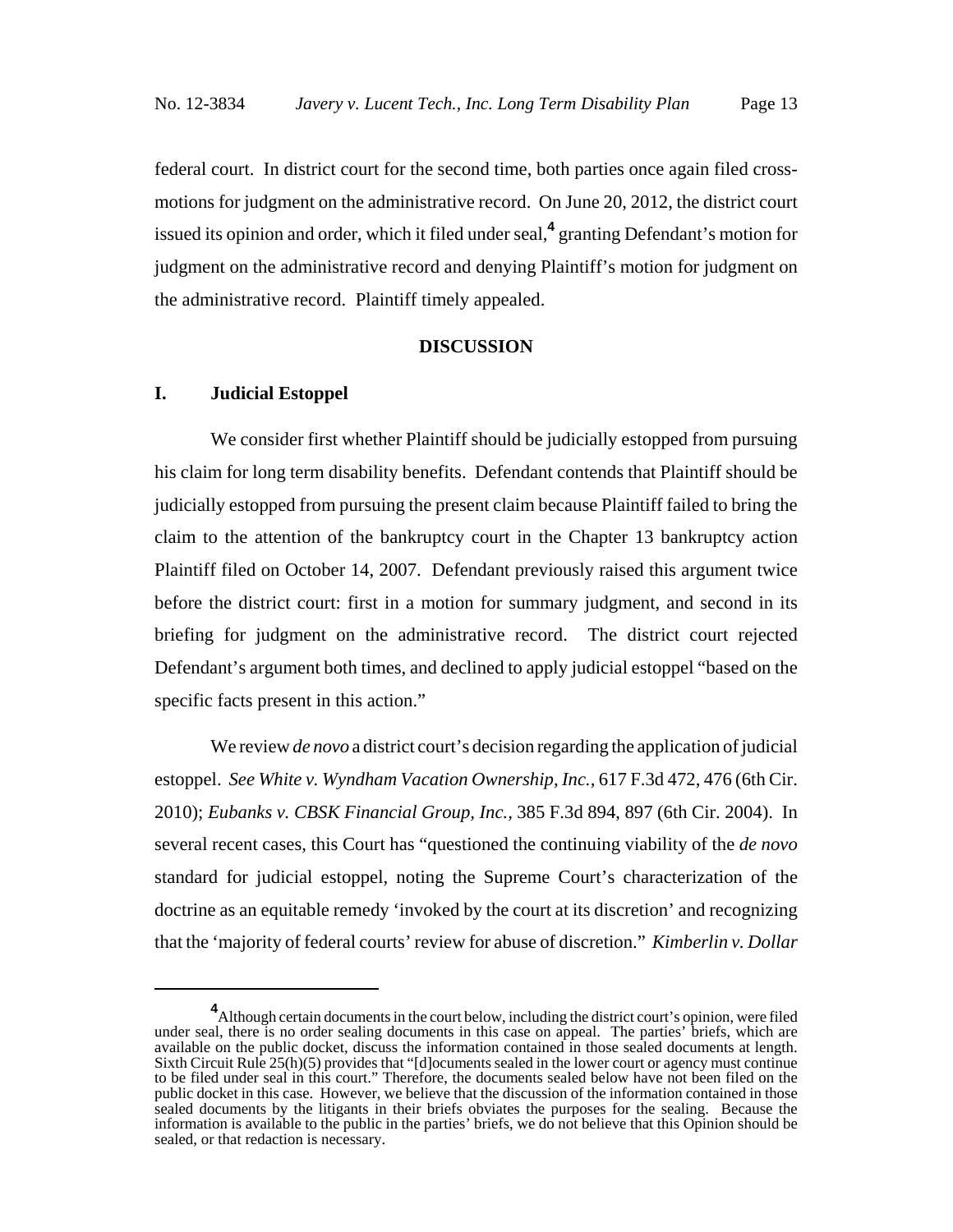*General Corp.*, 520 F. App'x 313 n.1 (6th Cir. 2013) (quoting *New Hampshire v. Maine*, 532 U.S. 742, 750 (2001)); *see also Lewis v. Weyerhaeuser Co.,* 141 F. App'x 420, 424 (6th Cir. 2005) ("In light of *New Hampshire* and the extensive contrary authority, we question the continued use of the *de novo* standard in the context of judicial estoppel."); *but see Lorillard Tobacco Co. v. Chester, Willcox, & Saxbe*, 546 F.3d 752, 757 (6th Cir. 2008) ("The Supreme Court did not instruct that an abuse of discretion standard is appropriate, and this Court has continued to adhere to the *de novo* standard after *New Hampshire*. Without a more definitive statement from the Supreme Court, this Court is bound by its own precedent and will therefore apply the *de novo* standard to the district court's order.")

Although this issue remains unresolved in this Circuit, we need not resolve it in the present case because the district court's ruling was proper under either standard. *See Kimberlin*, 520 F. App'x at 313 n.1 (declining to adopt an abuse of discretion standard for review of judicial estoppel rulings because the district court would be affirmed under the *de novo* standard); *Weyerhaeuser,* 141 F. App'x at 424 (same); *Leonard v. Southwestern Bell Corp. Disability Income Plan,* 341 F.3d 696, 700 (8th Cir. 2003) (same).

The doctrine of judicial estoppel seeks "to preserve the integrity of the courts," *Browning,* 283 F.3d at 776 (citation omitted), by "generally prevent[ing] a party from prevailing in one phase of a case on an argument and then relying on a contradictory argument to prevail in another phase." *New Hampshire,* 532 U.S. at 749 (citation omitted). Though there are no "inflexible prerequisites" for judicial estoppel, *id.* at 751, this Court has

applied the doctrine to bar employment related claims not disclosed in prior bankruptcy proceedings where (1) the debtor assumed a position contrary to one she asserted under oath while in bankruptcy; (2) the bankruptcy court adopted the contrary position either as a preliminary matter or as part of a final disposition; and (3) the debtor's omission did not result from mistake or inadvertence.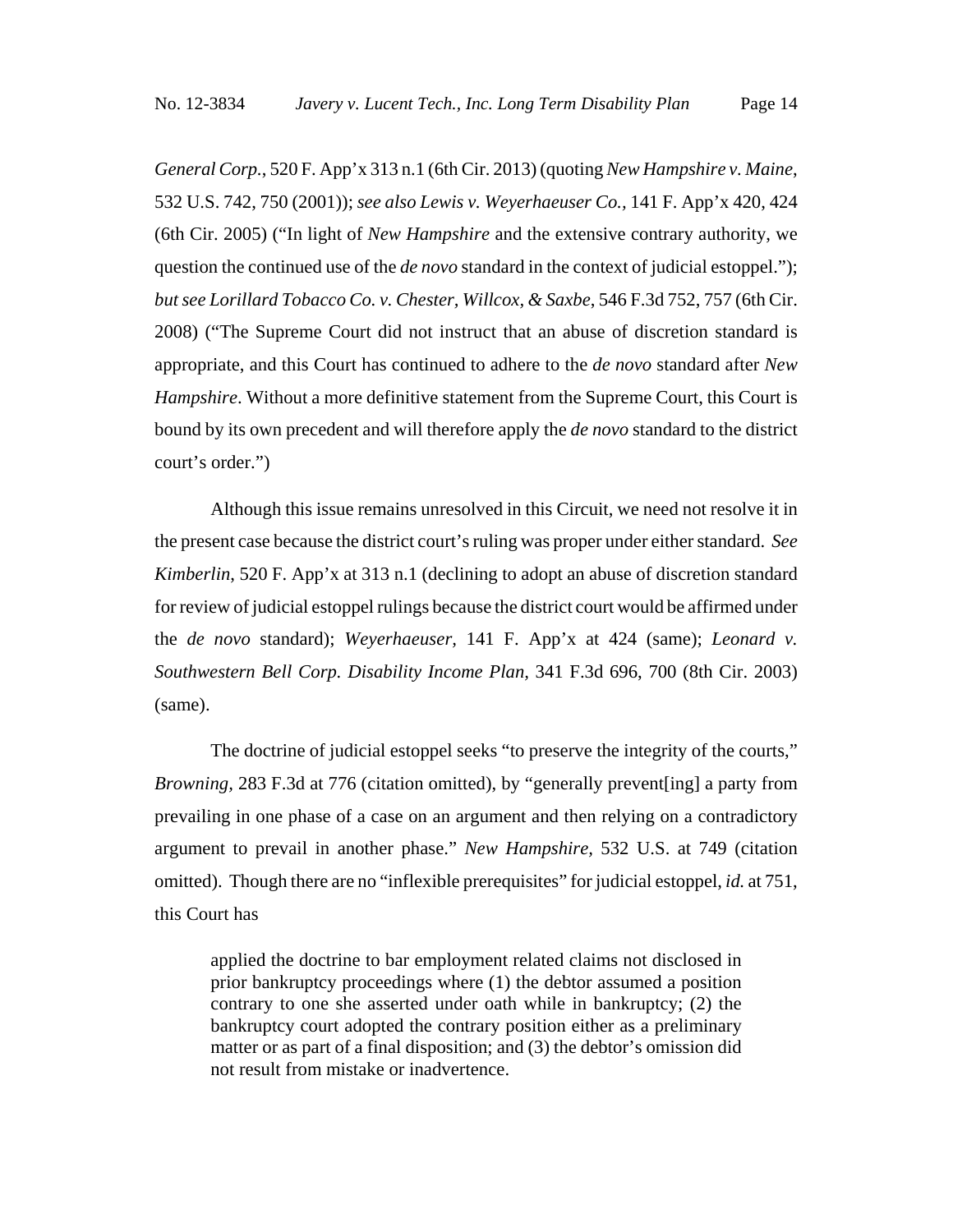*Kimberlin*, 520 F. App'x at 314. We have made clear that "judicial estoppel does *not* apply where the prior inconsistent position occurred because of 'mistake or inadvertence.'" *Weyerhaeuser*, 141 F. App'x at 425 (emphasis added) (quoting *Browning*, 283 F.3d at 776) (internal quotation mark omitted). Failure to disclose a claim in a bankruptcy proceeding also may be excused where the debtor lacks a motive to conceal the claim, *Browning*, 283 F.3d at 776, or where the debtor does not act in bad faith, *Eubanks,* 385 F.3d at 895.

Plaintiff argues that any omission was wholly inadvertent, that he did not act in bad faith, and that he lacked any motive to conceal the claim. To support his position, Plaintiff submitted affidavits and other evidence indicating that he was not responsible for, and was entirely unaware of, any omission. Specifically, the evidence shows that Plaintiff and his spouse disclosed the claim to their bankruptcy attorney in writing and discussed the claim with their bankruptcy attorney, which suggests that any error was the fault of the attorney and not Plaintiff.

The district court considered the evidence and declined to apply the doctrine to bar Plaintiff's case, explaining that the uncontested evidence supported Plaintiff's position:

The Court has reviewed the affidavits of Plaintiff and his wife, as well as proffered documentation, which indicate that any non-disclosure was at best inadvertent and will be remedied. Uncontested evidence indicates that Plaintiff's wife prepared information for their bankruptcy attorney that included the benefits claim at issue in this case. Additional uncontested evidence indicates that Plaintiff and his spouse were not aware of any mislabeling of the claim or its omission. . . .

Defendant has failed to produce any evidence that the foregoing factual assertions are incorrect. In light of such uncontested evidence–and even assuming *arguendo* that there has been a conflicting prior representation upon which the bankruptcy court relied–this Court can only conclude that there is no basis for applying the equitable doctrine of judicial estoppel under these circumstances. There is simply no basis to infer intentional concealment. . . .

The Sixth Circuit has urged courts to apply judicial estoppel with caution to avoid impinging on the truth-seeking function of the court.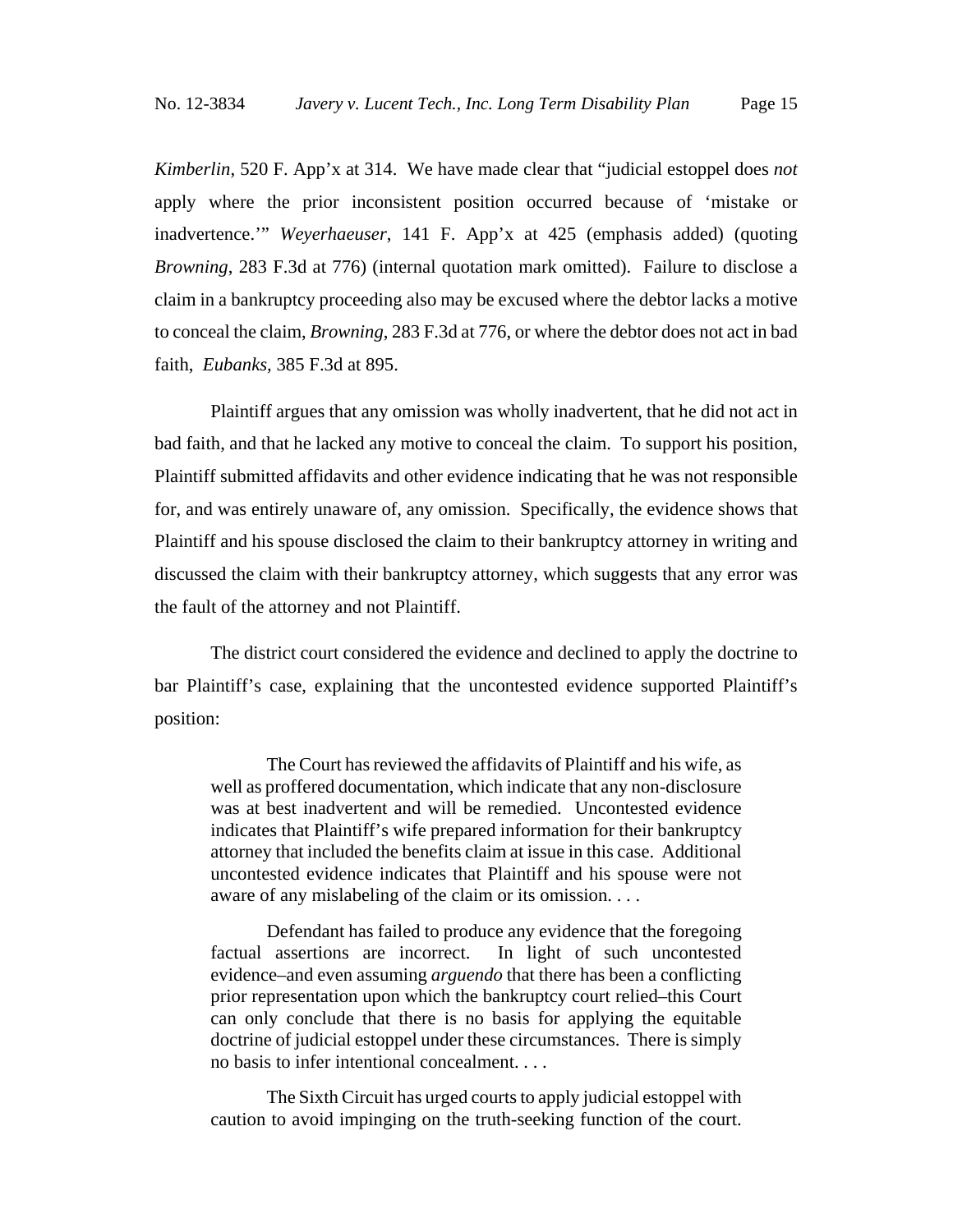Application of the doctrine here would preclude getting to the merits based on what the only evidence before this Court characterizes as at best inadvertent error.

A fresh review of the facts and evidence in this case leads us to the same conclusion: any omission was almost certainly due to carelessness or inadvertent error as opposed to intentional, strategic concealment or impermissible gamesmanship. We note also that under Ohio laws, proceeds from a disability insurance policy are completely exempt from a debtor's estate (i.e., set aside for the benefit of the debtor) to the extent that they are necessary for the support of the debtor and his family. OHIO REV. CODE § 3923.19(A). Accordingly, Plaintiff had no motive for intentionally concealing the claim.

Since Defendant's argument fails even under *de novo* review, it also fails under the more demanding "abuse of discretion" standard. For these reasons, the district court did not err in holding that Plaintiff was not judicially estopped from pursuing his long term disability claim.

# **II. Remand on** *De Novo* **Review**

We consider next whether the district court erred when it remanded Plaintiff's disability claim to the plan administrator "for a full and fair review of [Plaintiff]'s disability claim." (R. 39, Opinion at 12–13). We review the district court's choice of remedy in an ERISA action for abuse of discretion. *Shelby County Health Care Corp. v. Majestic Star Casino*, 581 F.3d 355, 372 (6th Cir. 2009); *see also Willcox v. Liberty Life Assurance Co. of Boston*, 552 F.3d 693, 703 (8th Cir. 2009) (finding that the district court did not abuse its discretion in remanding the case to the plan administrator for further administrative review).

Plaintiff sets forth a compelling argument that the district court, "while correctly determining that *de novo* [review] was required, nonetheless applied the standards applicable to deferential review." *Appellant Br.* at 24. Plaintiff contends that the district court's "decision to remand the case to [the plan administrator] . . . reflected the district court's misunderstanding of the difference between deferential and *de novo* review." *Id.*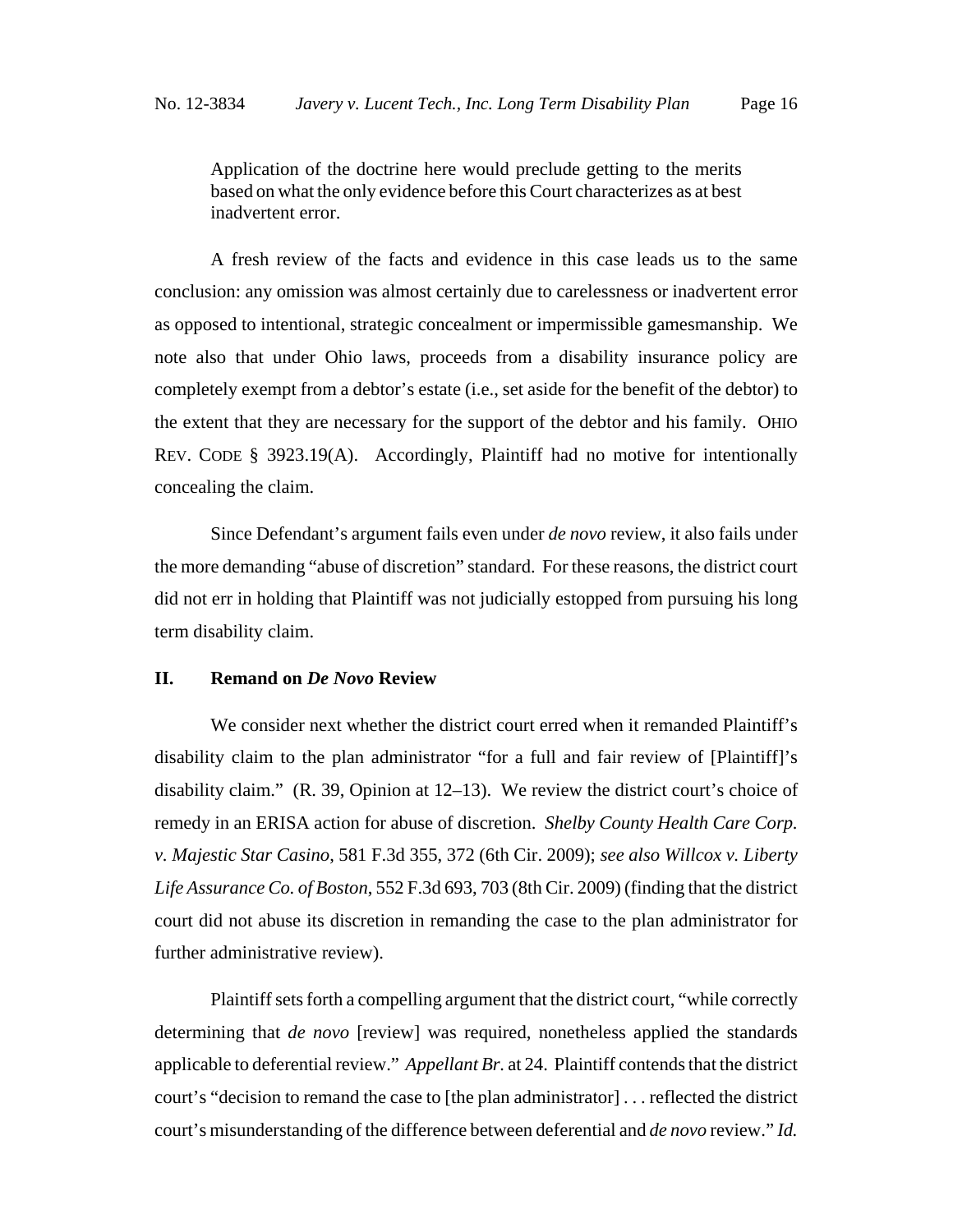Defendant, on the other hand, contends that the district court's decision to remand the case was proper because the record lacked factual findings that would be relevant to its decision.

Admittedly, some of the analysis and case law in the district court opinion suggest that the district court gave too much deference to the plan administrator. *See Salve Regina Coll. v. Russell,* 499 U.S. 225 (1991) ("When *de novo* review is compelled, no form of appellate deference is acceptable."); *see also Hoover v. Provident Life & Acc. Ins. Co.*, 290 F.3d 801, 808–09 (6th Cir. 2002) ("When applying a *de novo* standard in the ERISA context . . . . [t]he [plan] administrator's decision is accorded no deference or presumption of correctness."). For example, the opinion states: "The administrative record fails to indicate . . . that [the plan administrator] reached a decision denying [the psychological] component of [Plaintiff]'s claim *as the result of a deliberative, principled reasoning process.* . . . This is problematic for [Defendant] because this Court 'cannot uphold an ERISA plan administrator's determination if it is not the product of 'a deliberate, principled reasoning process." (R. 39, Opinion at 11–12) (quoting *Elliott v. Metropolitan Life Ins. Co.*, 473 F.3d 613 (6thCir. 2006)) (quoting *Glenn v. Metro Life Ins. Co.,* 461 F.3d 660, 666 (6th Cir. 2006)) (internal quotation marks omitted) (emphasis added). The district court's analysis is problematic because it is irrelevant on *de novo* review whether a plan administrator's decision was principled or reasoned; the plan administrator's reasoning (or lack thereof) is only important when a court engages in deferential review. Additionally, all of the cases upon which the district court relied—*Elliott*, 473 F.3d 613; *Glenn,* 461 F.3d 660; *Smith v. Continental Cas. Co.*, 450 F.3d 253 (6thCir. 2006); and *Buffonge v. Prudential Ins. Co. of America*, 426 F.3d 20 (1stCir. 2005)—were cases decided on deferential review.

However, the district court's standard of review and authority to remand are legally and analytically distinct, and, even under *de novo* review, remand is the appropriate remedial measure where further fact-finding is necessary to determine claimant eligibility for benefits. *See Williams v. Int'l Paper Co.*, 227 F.3d 706, 715 (6th Cir. 2000) (recognizing that remand is proper where there are factual determinations that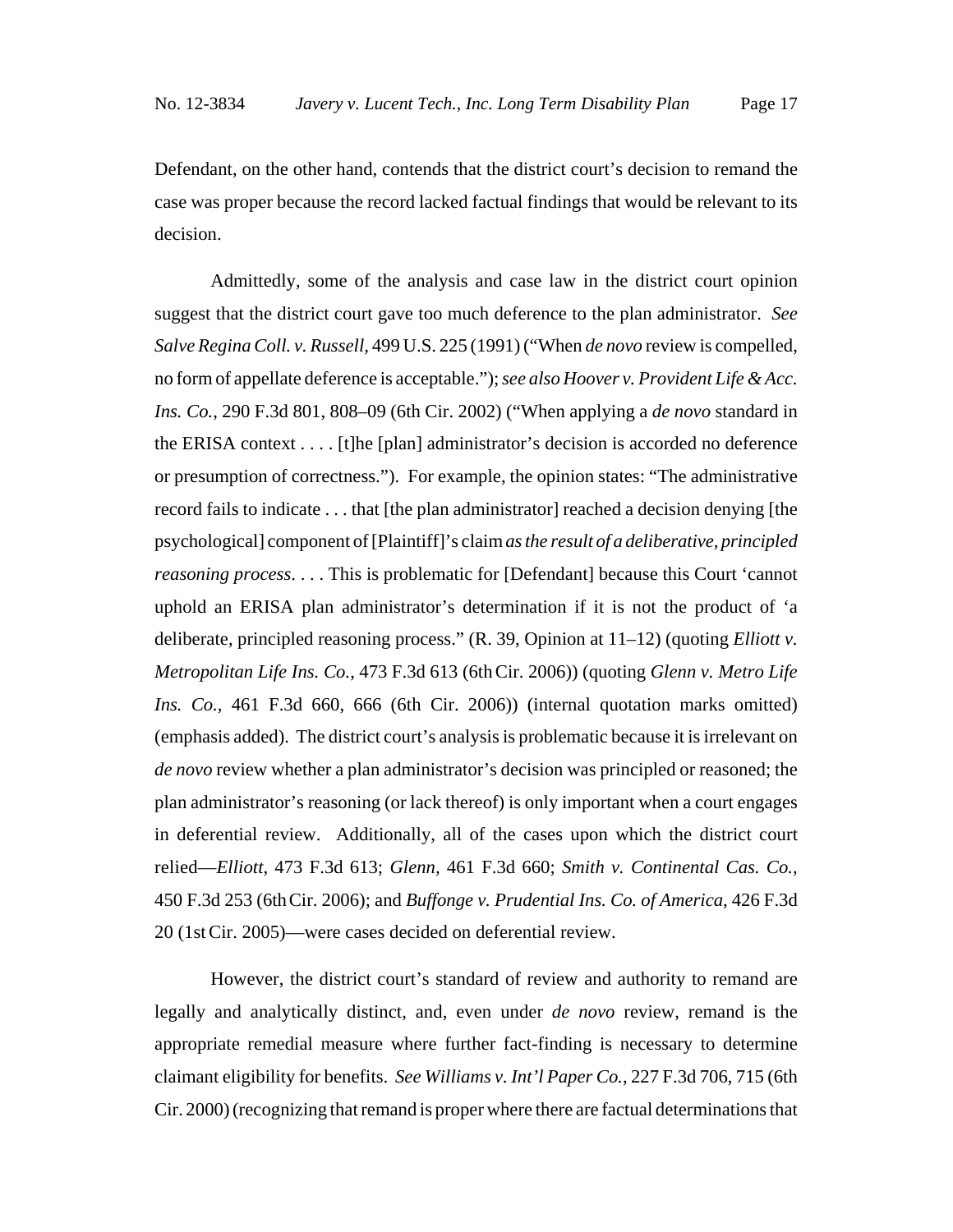need to be made to determine whether a participant is entitled to benefits).Thus, the relevant inquiry is whether the district court remanded this case for the permissible purpose of further fact-finding to supplement what it felt was an incomplete record, or, alternatively, remanded this case for the impermissible purpose of affording the plan administrator a chance to correct its reasoning for rejecting Plaintiff's application.

A close examination of the administrative record and district court opinion reveals that the district court intended to remand the case for further fact-finding to supplement the incomplete record. In its opinion, the district court appears to adopt Defendant's argument "that the record is not sufficiently developed to make an informed decision on the existence of any claimed psychological disability, and [Defendant] does not know whether the Court has familiarity with the Plan or the medical expertise necessary to make a disability determination in the first instance." (R. 39, Opinion at 12) (quoting R. 37, Def's Resp. Opp. Mot. for Judg. on Admin. Rec., at 10–11) (internal quotation marks omitted). Additionally, the court twice mentions a lack of "findings" in the administrative record. Although we are troubled by the fact that the district court articulated the remedy as "remand for a full and fair review," which is typically associated with deferential review, the court's concern over the inadequate factual findings and insufficient development of the administrative record suggests that the district court intended to remand the claim for further development of the record, and not merely out of deference to the plan administrator.

Therefore, we decline to hold that the district court abused its discretion in remanding the claim to the plan administrator.

# **III. Plaintiff's Entitlement to Long Term Disability Benefits**

Finally, we consider whether the district court erred in denying Plaintiff's claim for disability benefits. We review the district court's judgment on Plaintiff's ERISA claim *de novo*, applying the same standard of review to the plan administrator's action as required by the district court. *Moore v. Lafayette Life Ins. Co.*, 458 F.3d 416, 427 (6th Cir. 2006). As the district court correctly determined, and as Defendant conceded at oral argument, the plan administrator's decisions in this case are not entitled to deference.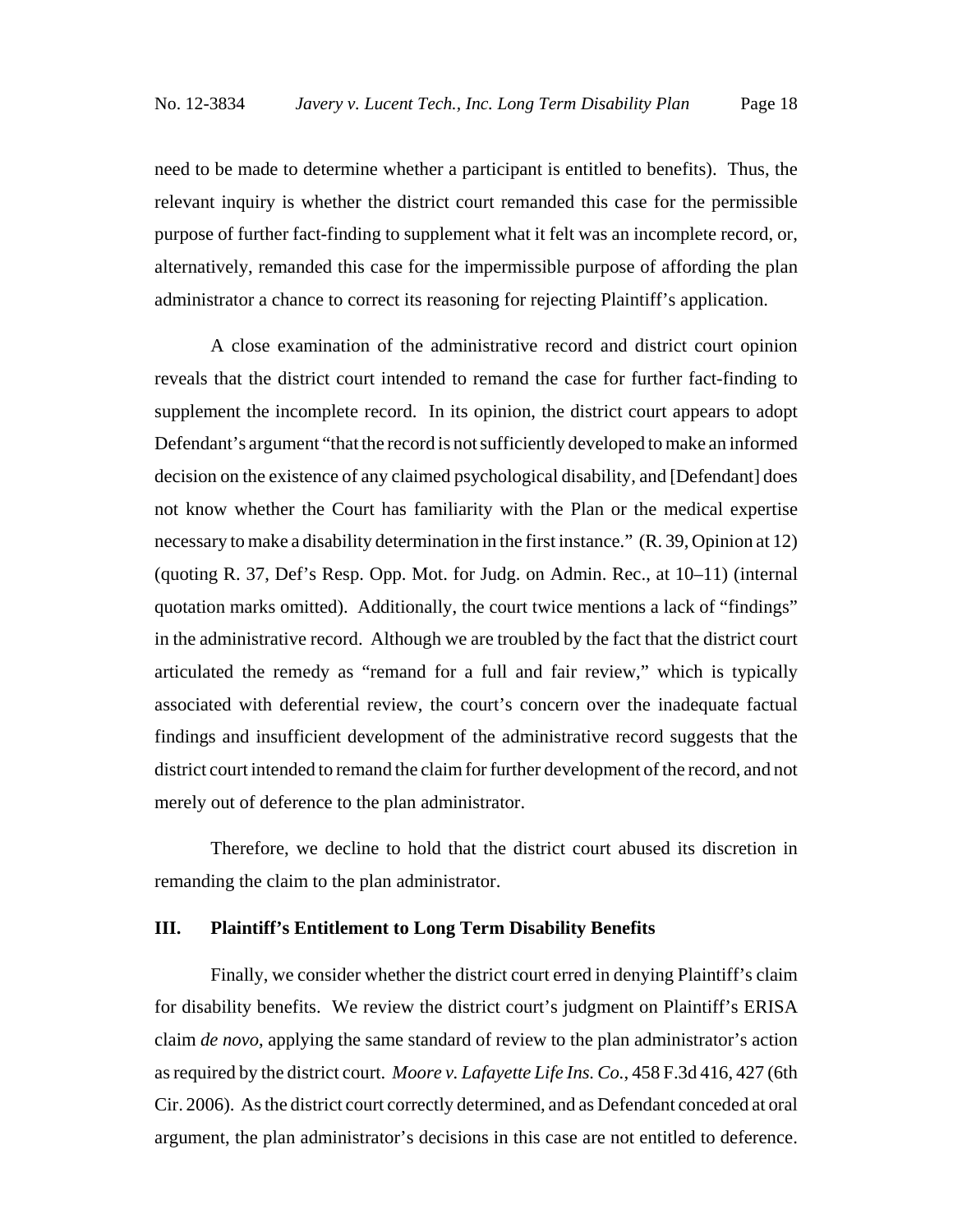*See Wilkins v. Baptist Healthcare Sys., Inc.*, 150 F.3d 609, 616 (6th Cir. 1998) ("In cases in which a plan administrator is given no discretionary authority by the plan, review of the plan administrator's decision by the district court—as well as the court of appeals—is *de novo,* with respect to both the plan administrator's interpretation of the plan and the plan administrator's factual findings."). Therefore, we take a "fresh look" at the administrative record, *id.*, giving proper weight to each expert's opinion in accordance with supporting medical tests and underlying objective findings, and "accord[ing] no deference or presumption of correctness" to the decisions of either the district court or plan administrator, *Hoover*, 290 F.3d at 809.

To succeed in his claim for disability benefits under ERISA, Plaintiff must prove by a preponderance of the evidence that he was "disabled," as that term is defined in the Plan. *See Tracy v. Pharmacia & Upjohn Absence Payment Plan,* 195 F. App'x 511, 516 n.4 (6th Cir. 2006) (plaintiff bears the burden of proof in an ERISA benefits case); *Rose v. Hartford Fin. Servs. Grp., Inc.*, 268 F. App'x 444, 452 (6th Cir. 2008). The Plan defines the term "disabled" for the relevant period––November 25, 2005 to November 24, 2006––as follows: Plaintiff is "prevented by reason of . . . disability . . . from engaging in [his] occupation or employment at the Company." (Admin. R. 005) Thus, the dispositive inquiry is whether Plaintiff was—on November 25, 2005—unable to work for Lucent as a software engineer due to his physical condition, his mental condition, or a combination of the two.**<sup>5</sup>** After a careful and comprehensive review of the full administrative record and supplemental administrative record, we find that Plaintiff has established that he was unable to work as a software engineer at the relevant time.

In reaching this conclusion, we first looked to the nature of Plaintiff's job. *See Elliott*, 473 F.3d at 618 (a decision on a disability benefits claim requires "an application of the relevant evidence to the occupational standard" because "medical data, without reasoning, cannot produce a logical judgment about a claimant's work ability"). Both

**<sup>5</sup>** *See* footnote 1, *supra* at 4.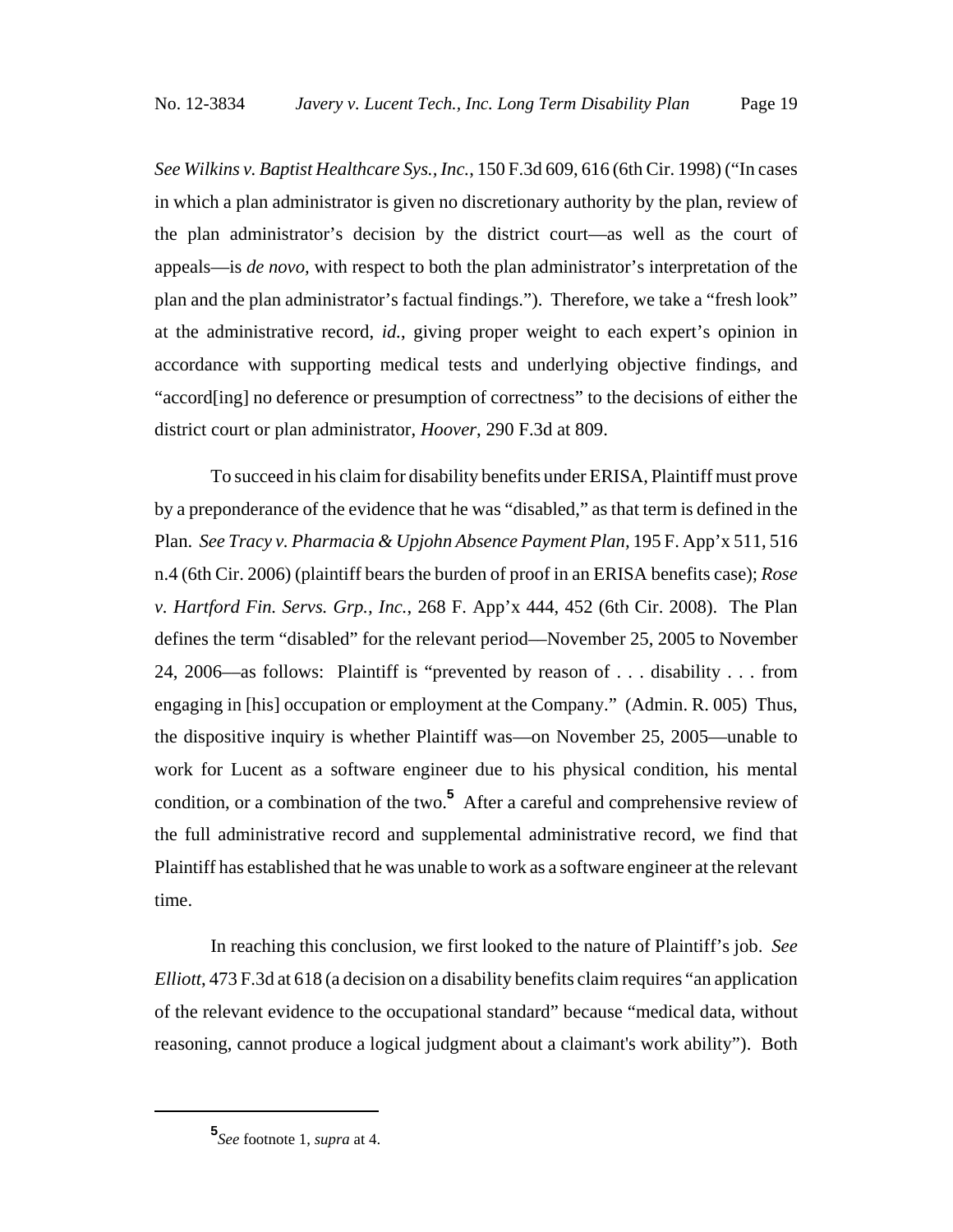parties agree that Plaintiff's job as a software engineer was technically and intellectually demanding and required sitting for prolonged periods of time.

We next looked at the medical evidence, and applied it to the occupational standard. The medical evidence in the administrative record indicates that a combination of extreme pain, and mental illness, and the effects of pain medication made it exceedingly difficult for Plaintiff to concentrate, handle stress, stay awake during the day, remember things, relate to co-workers, make decisions, or sit for any extended period of time. Anecdotal evidence of Plaintiff's erratic behavior bolsters the medical evidence that Plaintiff was not competent to perform his job. Three different physicians––Dr. Holtzmeier, Dr. Seymour, and Dr. Saguil––each of whom treated Plaintiff during the relevant time frame, found him unable to return to work. Of the two psychiatrists who evaluated Plaintiff in 2006, one determined that he was seriously mentally ill and incapable of working, and the other found substantial impairment in Plaintiff's ability to sustain the stress and pressure of day-to-day work. Their diagnoses were confirmed shortly thereafter by Dr. Borders, a psychiatrist at Shepherd Hill behavioral health facility, when Plaintiff was hospitalized for twelve days for mental illness in an acute in-patient unit in September 2006. This evidence supports Plaintiff's testimony that he could not "perform[] timely and quality work" or deliver "any commercial grade work." (Admin. R. 519–20)

Juxtaposed against this array of evidence is the opinion of Dr. Skaletsky from July 2005, as well as the opinions of Dr. Goldman and Dr. Rim, neither of whom ever examined Plaintiff and whose opinions are based on file reviews undertaken in August 2011.

While Dr. Skaletsky's report is relevant and informative, his suggestion that "there is no anatomic or physiologic basis for the chronic pain syndrome that is present" does not preclude a finding that Plaintiff was disabled. (Admin. R. 278) On the contrary, Dr. Skaletsky's finding that there is no neurological basis for Plaintiff's pain, accompanied by his "concern[] that there is a strong psychogenic input to the symptoms," (Admin. R. 277) actually bolsters the mental component of Plaintiff's claim.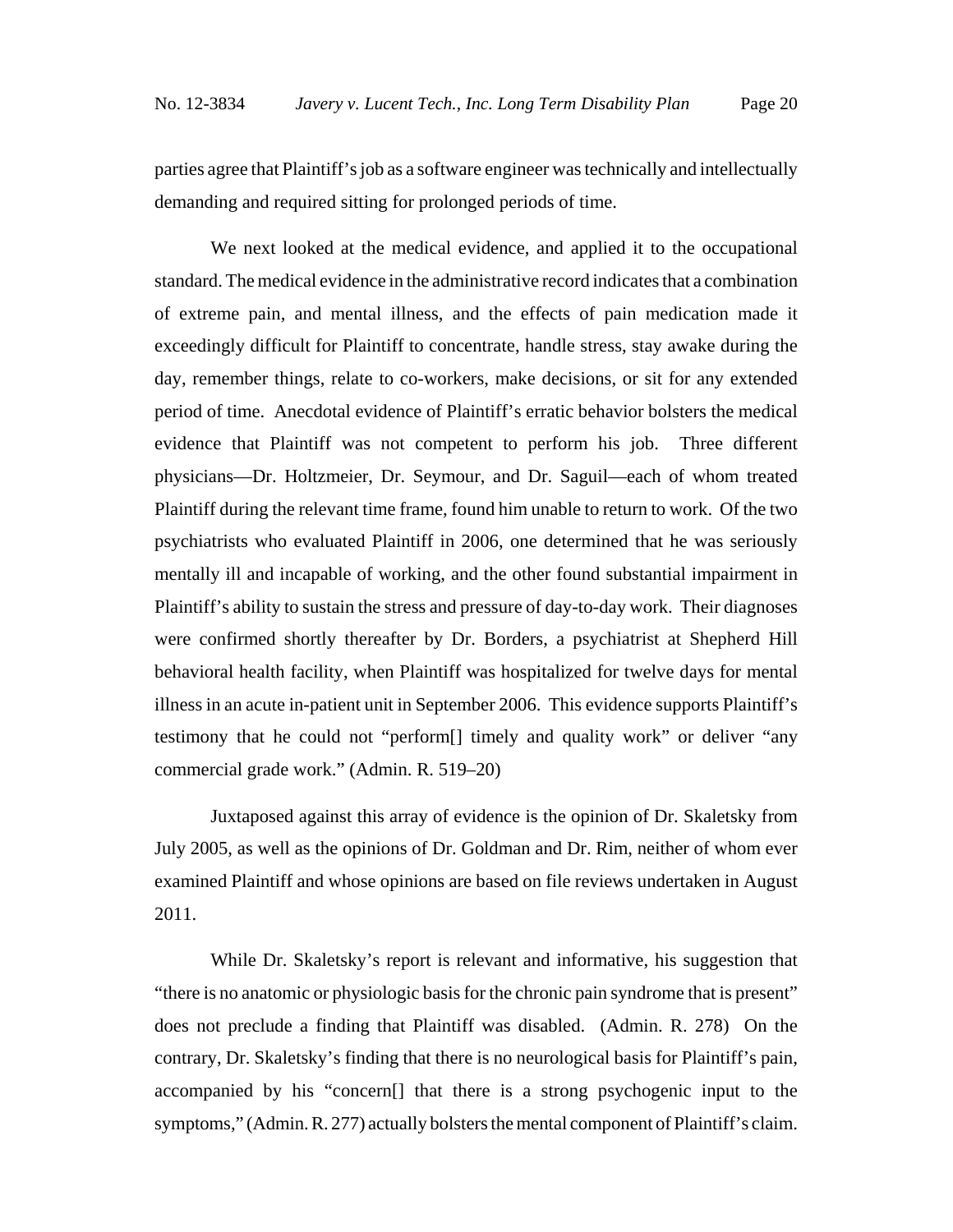Similarly, we are not pursuaded by the opinions of Dr. Goldman and Dr. Rim, which were based solely on a review of Plaintiff's file. Although there is "nothing" inherently objectionable about a file review by a qualified physician in the context of a benefits determination," *Calvert v. Firstar Finance, Inc.,* 409 F.3d 286, 296 (6th Cir. 2005), the opinions of Dr. Goldman and Dr. Rim do not provide a very solid basis for finding that Plaintiff was not entitled to disability benefits. First, file reviews are questionable as a basis for identifying whether an individual is disabled by mental illness. *See Smith v. Bayer Corp. Long Term Disability Plan*, 275 F. App'x 495, 505–09 (6th Cir. 2008) (noting that "[c]ourts discount the opinions of psychiatrists who have never seen the patient for obvious reasons"). Second, reliance on a file review is inappropriate where a claims administrator disputes the credibility of a claimant's complaints. *See Evans v. UnumProvident Corp.,* 434 F.3d 866, 878 (6th Cir. 2006) ("Where . . . conclusions from [a file] review include critical credibility determinations regarding a claimant's medical history and symptomology, reliance on such a review may be inadequate.").

In addition, we note that there were several problems with Dr. Goldman's analysis and report. As previously discussed, Dr. Goldman erroneously drew negative inferences from the lack of evidence regarding Plaintiff's mental health after 2006. *See* footnote 3, *supra* at 12. In particular, we are troubled by the fact that Dr. Goldman overlooked certain evidence in the file and drew adverse conclusions about the "absence" of such evidence. For instance, Dr. Goldman found it significant that none of Plaintiff's "non-mental health providers" reported any findings that would support significant psychopathy (Supp. Admin. R. 179), overlooking the Attending Physician Statements completed by Dr. Holtzmeier and Dr. Seymour, both of whom are "nonmental health providers," documenting their observations that Plaintiff was not mentally fit to work. Dr. Goldman also claimed that "at no time has there been any formal psychological testing, including MMPI, PAI, or MCI to better establish the nature and extent and veracity of the claimant's complaints," ignoring Dr. Lowe's administration of the Beck Depression Inventory, which indicated "Severe depression." (Supp. Admin. R. 180) We also found it troublesome that Dr. Goldman ignored the intellectual aspects